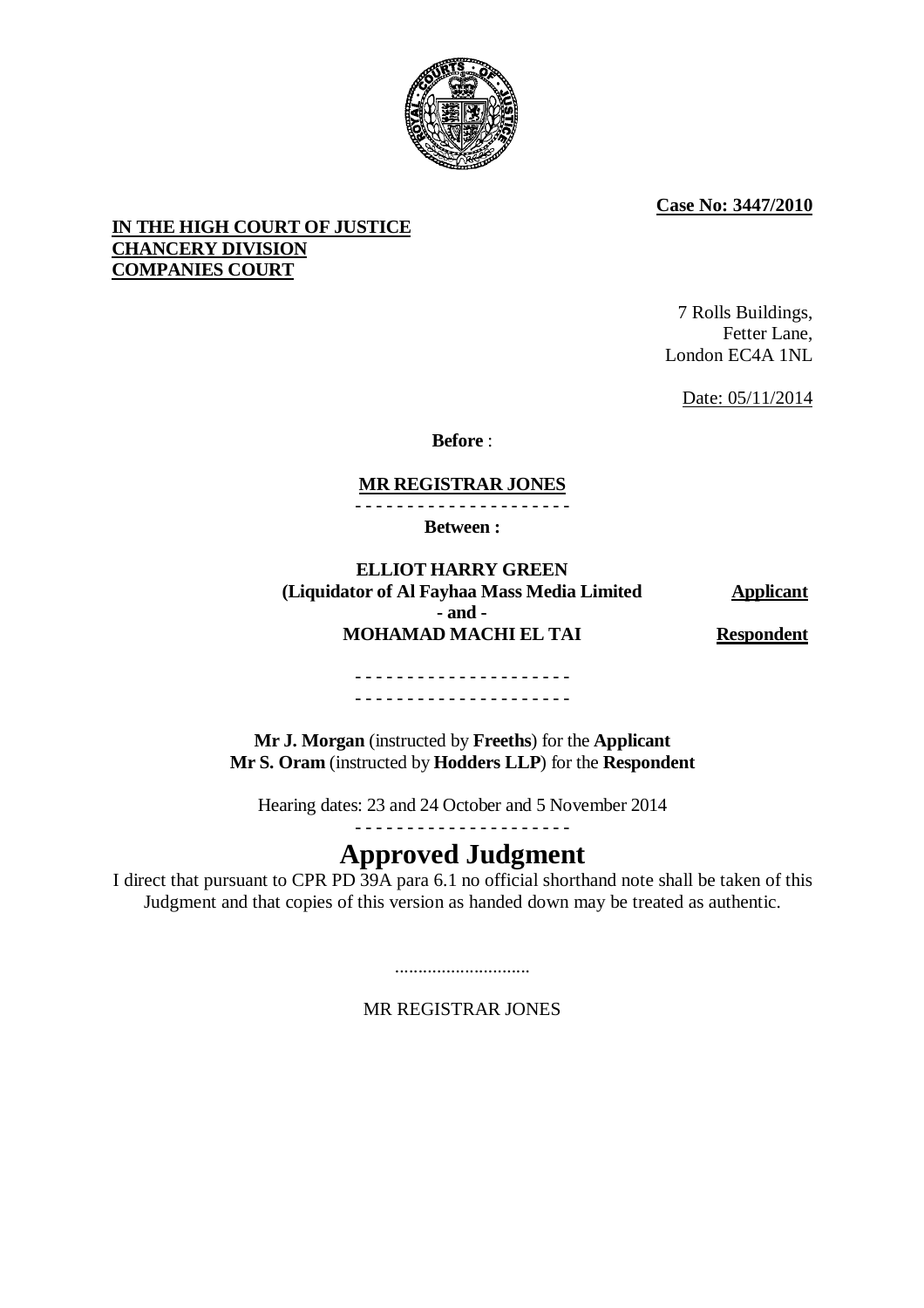### **MR REGISTRAR JONES:**

#### **A) A Summary of the Applicant's Case and Evidence in Support**

#### **A1) The Beneficial Interest Claims**

- 1. This trial concerns the purchase on 9 May 2008 of a 999 year lease of Units 1 and 2, Freetrade House, Lowther Road, Stanmore HA7 1EP ("the Property") for £300,000. The lease was granted to the Respondent in his own name. A deposit of £15,000 had been paid on 5 December 2007 together with £5,000 for rent for occupation pending completion.
- 2. The deposit, rent monies and balance of the purchase price were all paid from money derived from the bank account of Al Fayhaa Mass Media Limited (now In Liquidation) ("the Company"). The Respondent was at all material times the sole director and shareholder of the Company.
- 3. The Applicant first claims that the Respondent holds the Property on trust for the Company pursuant to a resulting trust arising by operation of law from the fact that the Company's money was used to purchase it. The Applicant does not accept that the money was paid to the Respondent pursuant to demands made by him for part repayment of his director's loans. It is accepted, however, that the Company at all material times owed the Respondent sums in excess of the amounts paid for the purchase of the Property.
- 4. This part of the Applicant's case focuses upon the following entry in the Company's accounts for the year ended  $31<sup>st</sup>$  July 2008, signed by the Respondent on  $15<sup>th</sup>$ November 2008. The Applicant contends that it evidences the fact that the Company purchased the Property and did not repay loans:-

*"4. Investment Long Term. The company bought office for £305,000 but the Dead [sic] registered in the Directors name"* ("Note 4").

- 5. Note 4 is also relied upon to support an alternative case, namely that if in fact the Respondent purchased the legal and beneficial interests of the Property due to the repayment of his loans, Note 4 evidences the fact that an express trust of that interest was created.
- 6. Mr Morgan, counsel for the Applicant, contends in his skeleton argument that *"the natural reading"* of Note 4 is that the Company is the owner of the beneficial interest whether due to a resulting or express trust. However, he acknowledges that *"the note will need to be explored in detail in cross-examination"* in particular when: (a) the Property is not included as a Company asset in the balance sheet for the  $31<sup>st</sup>$  July 2008 year end accounts; (b) the same accounts are drawn on the basis that a sum equivalent to the purchase monies is treated as a repayment of part of the director's loan account; (c) Note 4 does not refer to any specific entry in those accounts; and (d) Note 4 is absent from the year end  $31<sup>st</sup>$  July 2009 accounts filed on 18 March 2010.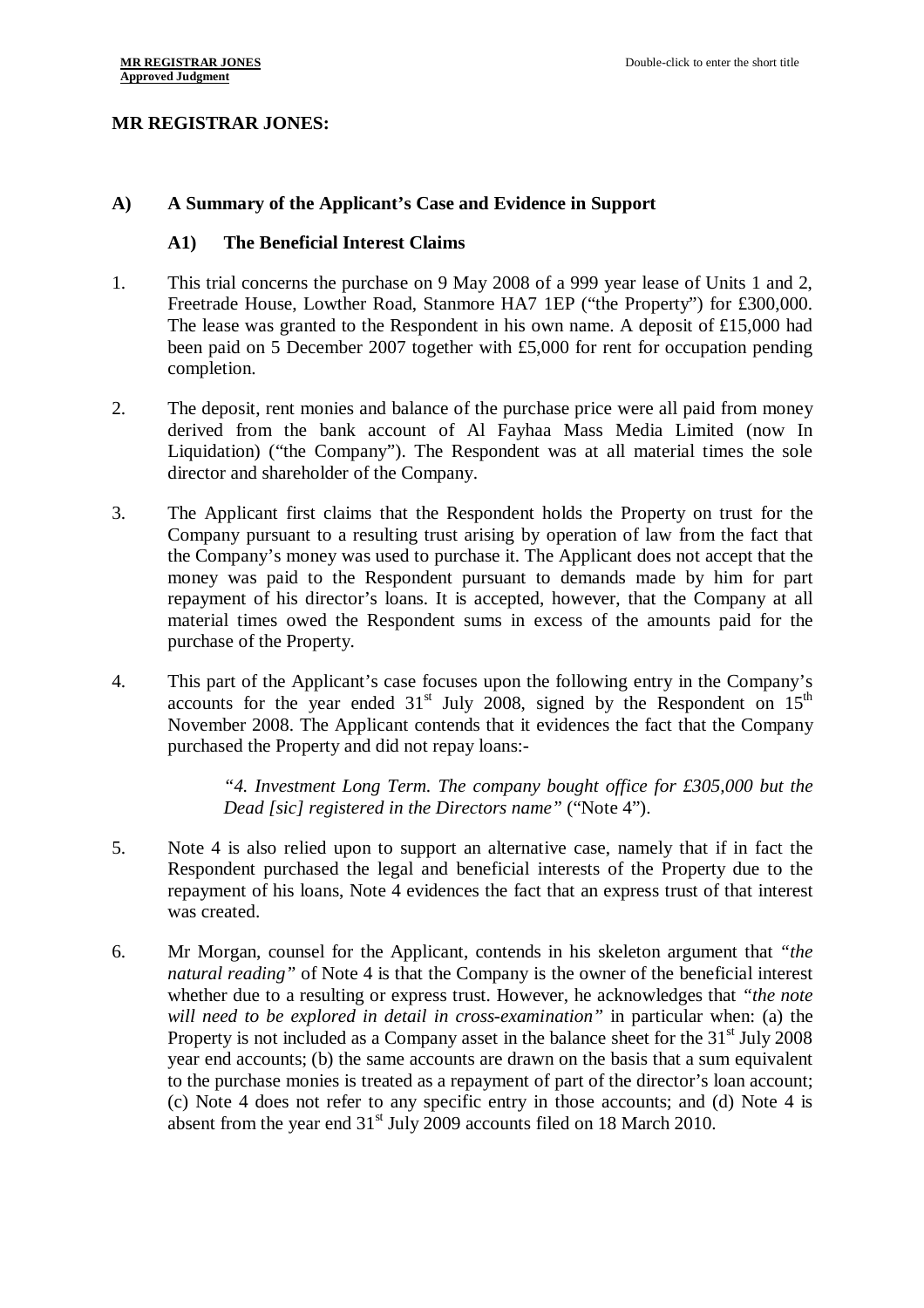# **A2) The Transfer At An Undervalue Claim**

- 7. The absence of Note 4 causes the Applicant to be concerned that there might have been a subsequent transfer of the beneficial interest by the Company to the Respondent. A further alternative claim alleges that if that occurred, it was a transfer at an undervalue pursuant to *section 238 of the Insolvency Act 1986* ("the Act").
- 8. However, the Respondent's case is that he was always and remains the legal and beneficial owner of the long lease. He does not assert there was a subsequent transfer of the beneficial interest. In those circumstances this claim falls away and in any event was not pursued in closing submissions.

# **A3) The Preference Claim**

- 9. Should the Applicant's claim that the Company is the beneficial owner of the lease of the Property fail because the purchase monies were used to repay the director's loan account, he alleges that the repayment of the balance of the purchase price of £285,000 at the end of April or beginning of May 2008 was a preference pursuant to *section 239 of the Act*.
- 10. It is alleged that the Company was insolvent at the date of purchase of the Property, which was within 2 years of the onset of its insolvency. It is also alleged that repayment of the loans put the Respondent in a better position than he would otherwise have been upon the Company's liquidation. Reliance is placed upon the statutory presumption of a desire to prefer due to the Respondent's connection with the Company (section 239(5) and (6) of the Insolvency Act 1986).
- 11. In order to establish insolvency at the time of payment and to reply to any case seeking to rebut the presumption of desire, the Applicant turns to the Company's accounts and to a claim by a former employee, Dr Mohsin.
- 12. On 18 March 2008 Dr Mohsin commenced tribunal proceedings against the Company claiming that his dismissal as an employee on 24 December 2007 was wrongful and unfair. On 12 March 2009 the Employment Tribunal decided that continuity of employment was established with the result that the application for unfair dismissal could proceed. On 23 July 2009 he was awarded in the region of £62,000 to be paid by no later than 31 July 2009.
- 13. The Applicant relies first upon the balance sheet as at 31 July 2008 to establish actual insolvency. That balance sheet does not include the contingent liability owed to Dr Mohsin. Mr Morgan submits it should but that the accounts in any event show that the Company was balance sheet insolvent. The only asset recorded is cash in bank totalling £89,629 and the only debt is the director's loan account totalling £176,935. Taking account of a small turnover (£19,559.95) and operating loss (£87,766.14), Mr Morgan submits that it is plain the value of the Company's assets was less than the amount of its debts (whether taking into account contingent liabilities or not) as at 31 July 2008. He then turns to the Company's bank accounts (current and savings) for the end of April beginning of May 2009 to show the position was not materially different when the £275,000 was paid.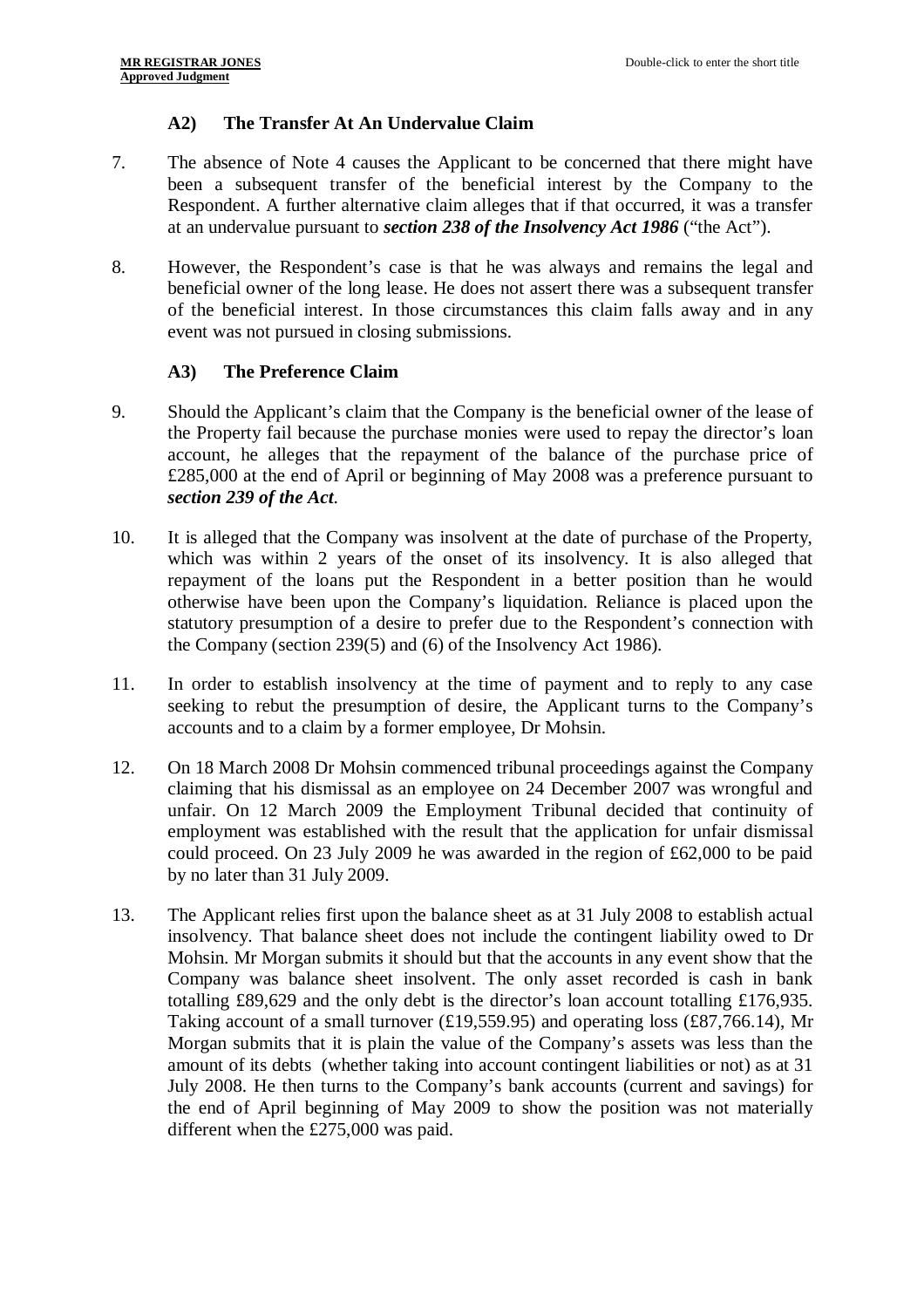14. The Applicant also relies upon the existence of Dr Mohsin's claim to establish motive for the repayment of the loans. It is alleged that the Respondent wanted to avoid Dr Mohsin recovering anything should his claim succeed and that his decision to repay the loans following demand was attributable to that desire.

### **A4) The Breach of Duty Claim**

15. There is a final, alternative claim assuming the others fail. This is that the Company's insolvency meant that the Respondent, whilst acting as a director, owed a duty to have regard to the interests of the creditors when deciding whether to repay his loans. It is the Applicant's case that a decision to repay a director's loan when it would leave insufficient funds to repay the contingent liability was a breach of that duty.

### **B) A Summary of the Defence and Evidence in Answer**

### **B1) Background**

- 16. The Respondent in his witness statement emphasises that the Company's business was not intended to be profit making for the benefit of its members. Its purpose was to act as a vehicle which could produce television programmes in Arabic to *"both highlight and demonstrate the advantages of democracy"* to those living in Iraq following the fall of Saddam Hussein's regime (see paragraph 3). He explains that the Company ran *"Alfayhaa TV"* which he describes as *"the number-one channel in Iraq dedicated to anti-terrorism and democracy"* (see paragraph 4). From his witness statement it appears that this involved danger for himself and others working for the Company.
- 17. The Respondent's statement also refers to two other companies. Alfayhaa Multimedia Production Company W.L.L. ("the Iraq Company"), which was incorporated in Iraq in 2004 and operates the Al-Fayhaa Television channel. He is its general manager and also a shareholder. The second is Al Fayhaa Multi Media Production ("the Dubai Company") which was incorporated in Dubai but ultimately de-registered.
- 18. The Respondent at paragraph 13 of his statements sets out a list of loans totalling £775,165.38 which he says he made to the Company between 14 August 2007 and 2 June 2008. He says:-

*"15. Each of these payments was a loan by me to the Company, not a gift, and was repayable at any time when I chose to demand …*

*16. A part of that money had previously been loaned to me from the Iraq Company … The purpose of that money was for me to lend it on to the Company, as indeed I did as shown in the above table, in order to allow it to continue its activities …"*.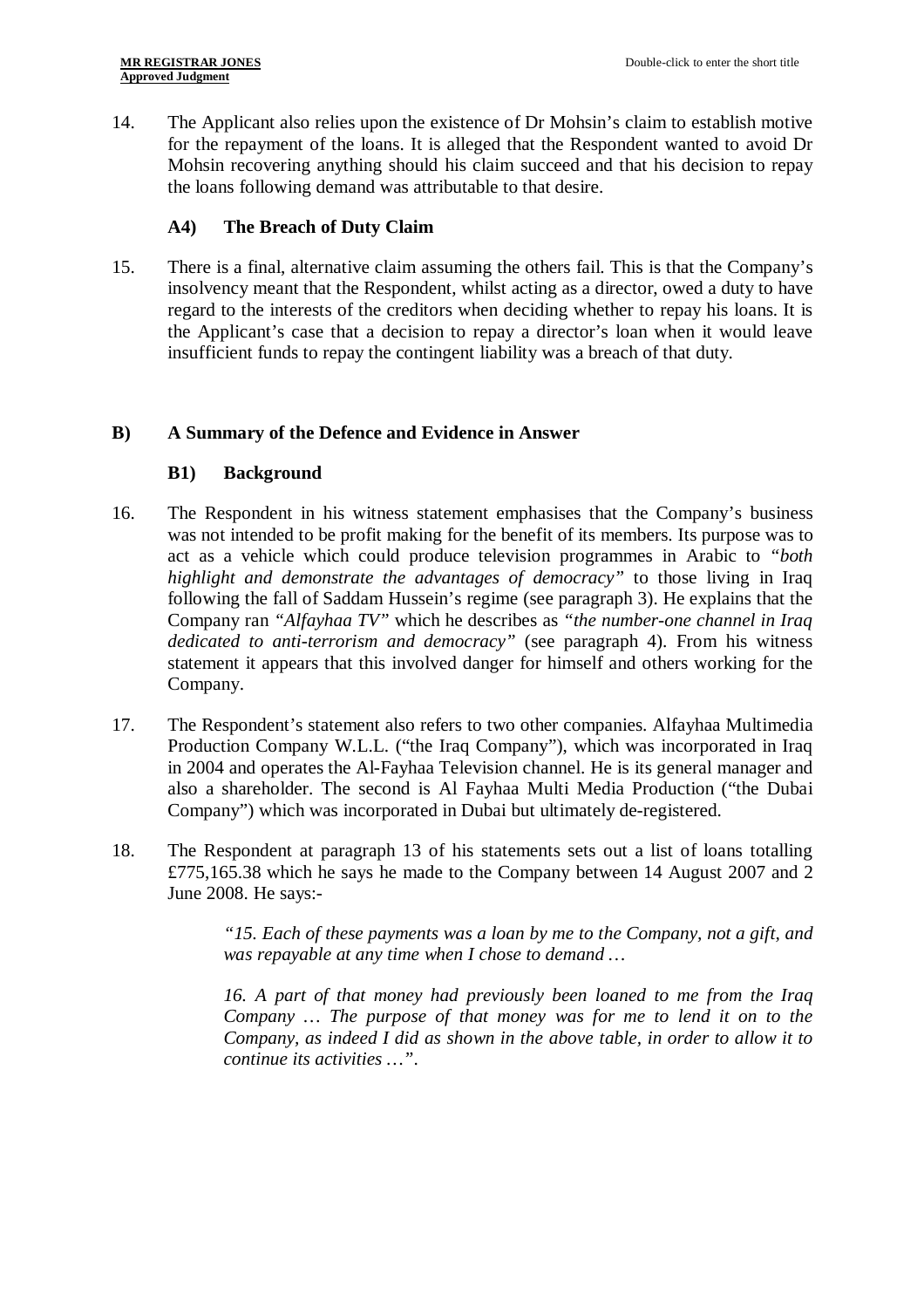### **B2 Defences**

### **B2(1) Beneficial Ownership**

19. The Respondent's defence to the first issue of beneficial ownership is straightforward. He purchased the Property. The agreement to grant a lease was made with him in his personal capacity. He demanded repayment of sums due to him from the Company. All the conveyancing documents concerned him. They made no reference to the Company. The purchase was completed using the money repaid to him. Those facts, it is contended, substantiate that he became its legal and beneficial owner, as do the facts that the accounts of the Company for the year end 31 July 2008 do not record the Property as an asset of the Company but do record the payment of £285,000 (and indeed of the earlier deposit) as a repayment of part of his director's loan account. He says (see paragraphs 20-21 of his  $1<sup>st</sup>$  witness statement):-

> *"20. At the end of 2007, I decided to purchase some commercial property as a personal investment which could also be used by the Company. My intention when I bought the Property was that it would be a long term personal investment. I was not concerned if I made any money from the Property in the short term, as I thought that it would yield a return later on when the Company moved out and I sold the premises. Alternatively, I also had the option of renting the Property to someone else once the Company moved.*

*21. I intended to allow the Company to use the Property for no rent …"*.

- 20. As a detail relied upon in support of his case, he refers to the fact that the Respondent had to *"top up the Company's account"* with a number of payments from his own funds in order that the Company would have sufficient funds so *"that a single banker's draft could be issued and given to my solicitors"* for the payment of the completion monies (see paragraph 23 of his  $1<sup>st</sup>$  witness statement).
- 21. The Respondent explains the financing as follows (see paragraph 24 of his witness statement):-

*"In order to arrange the funding … I requested that some of the money loaned by me to the Company was returned. I asked Mr Sultan [the manager of the Company] if £285,000 could be returned to me for the purpose of buying the Property. In order to save on both time and money in respect of the pending completion of the Property transfer, I asked that the Company make the payment directly to the solicitors who were dealing with the Property transaction … As you can see from the banker's draft, the solicitor wrote the following on it 'received the above banker draft from Mr Eltai"* (the Respondent's underlining).

22. As to Note 4, Mr Oram, counsel for the Respondent, in his skeleton argument raises issue whether a signature to company accounts by a director can ever have the effect of recording a disposition in a personal capacity. However, at the heart of the defence is the simple denial that Note 4 either does or was intended to record and therefore evidence that the Company is the beneficial owner of the Property (see paragraph 30 of the Respondent's  $1<sup>st</sup>$  witness statement).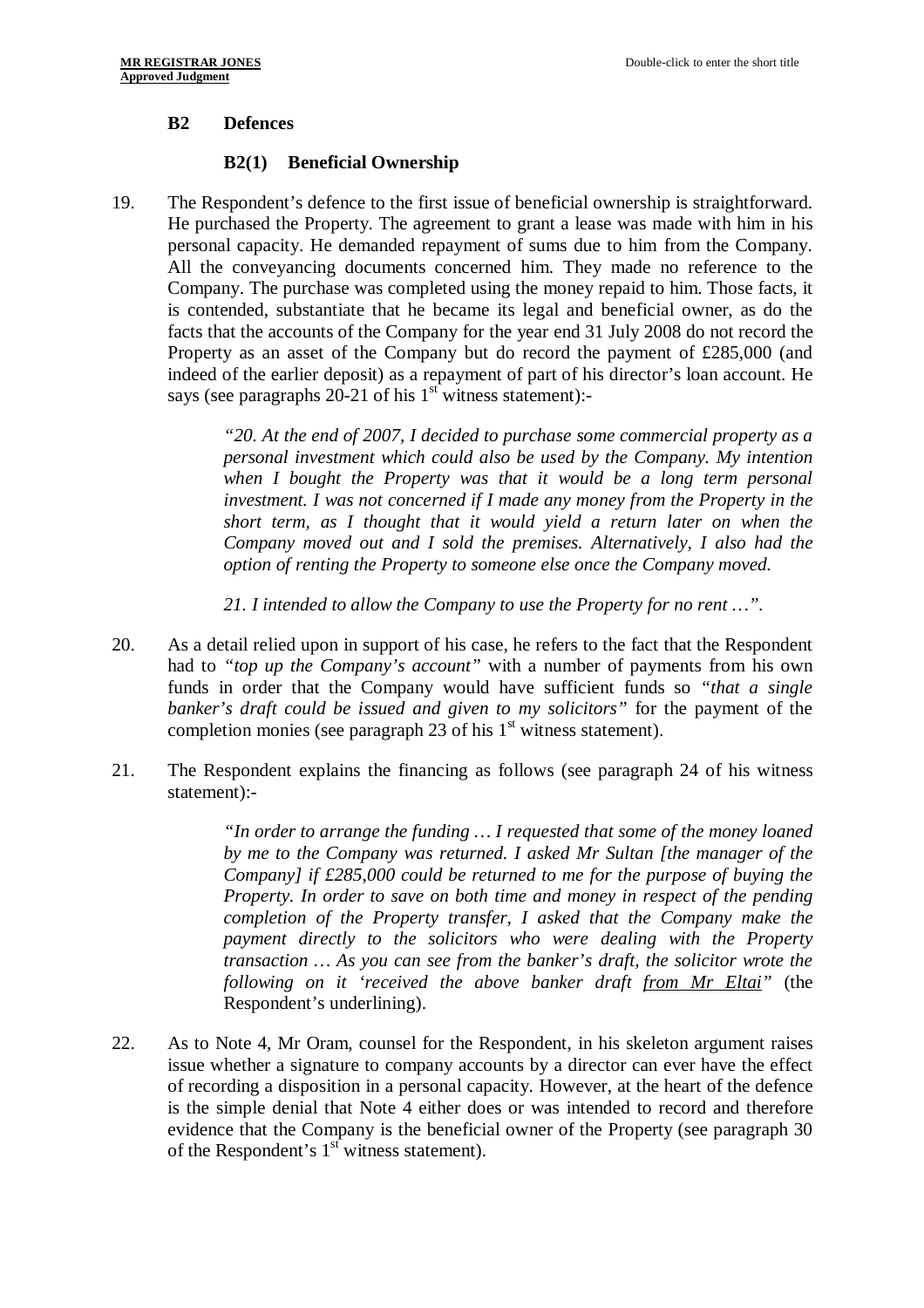23. The Respondent relies upon (amongst other documents) a witness statement from Mr Yasiri of Yasiri Associates Ltd, who produced and reported upon the 31 July 2008 accounts. The statement was filed in proceedings commenced in the Willesden County Court by Dr Mohsin against the Company and the Respondent to enforce his Employment Tribunal award and obtain a charging order over the Property. It includes the following (which is for the avoidance of doubt accurately typed):-

> *"5. … Notes in the accounts of 2007/2008 was intended to bring the attention of the shareholder the funds movement of the company as the director was a sole funds provider for the continuation of the company into the business. It was not intended to say that the company owned the property …"*.

# **B2(2) Preference**

24. As to the claim of preference, the Respondent's position is that (see paragraph 41 of the Respondent's  $1^{\text{st}}$  witness statement):-

> *"There was no reason why I should not have called in the loan, and it ultimately enabled the Company to move to new and better premises, rent free."*

- 25. The Respondent denies any desire to prefer and his case to rebut the connected person presumption relies first upon the assertion that he was unaware of Dr Mohsin's claim and therefore that he was a contingent creditor at the time of the decision to buy the Property in October/November 2007. He also asserts that had he been aware of it prior to it being made on 18 March 2008, he would have been confident of its failure. He gives two reasons which whilst they appear to refer to the period prior to 18 March 2008, in context are to be read as applying at the date of purchase. First that Dr Mohsin had not been an employee for more than a year and therefore could not bring an unfair dismissal claim. Second because he had been dismissed for gross misconduct (see paragraph 44 of the witness statement).
- 26. The Respondent also asserts that he would have been the only creditor at the time he decided to purchase the Property. He also exhibits at MET 14 to his  $1<sup>st</sup>$  witness statements *"a number of examples which clearly evidence that all of the Company's creditors would be paid in full and on time*" (see paragraph 45 of the Respondent's 1<sup>st</sup> witness statement).
- 27. Mr Oram in his skeleton argument raises issue with the claim that the Company was actually insolvent (i.e. on a balance sheet test applying *BNY Corporate Trustee Services Ltd v Eurosail-UK 2007-3BL Plc* [2013] UKSC 28, [2013] 1 WLR 1408) when the liability to Dr Mohsin was contingent and/or the Respondent provided lending to the Company when required.

### **B2(3) Breach of Duty**

28. The Respondent relies upon the facts and matters supporting his defence to the preference claim in answer to the breach of duty claim, which he complains lacks particulars.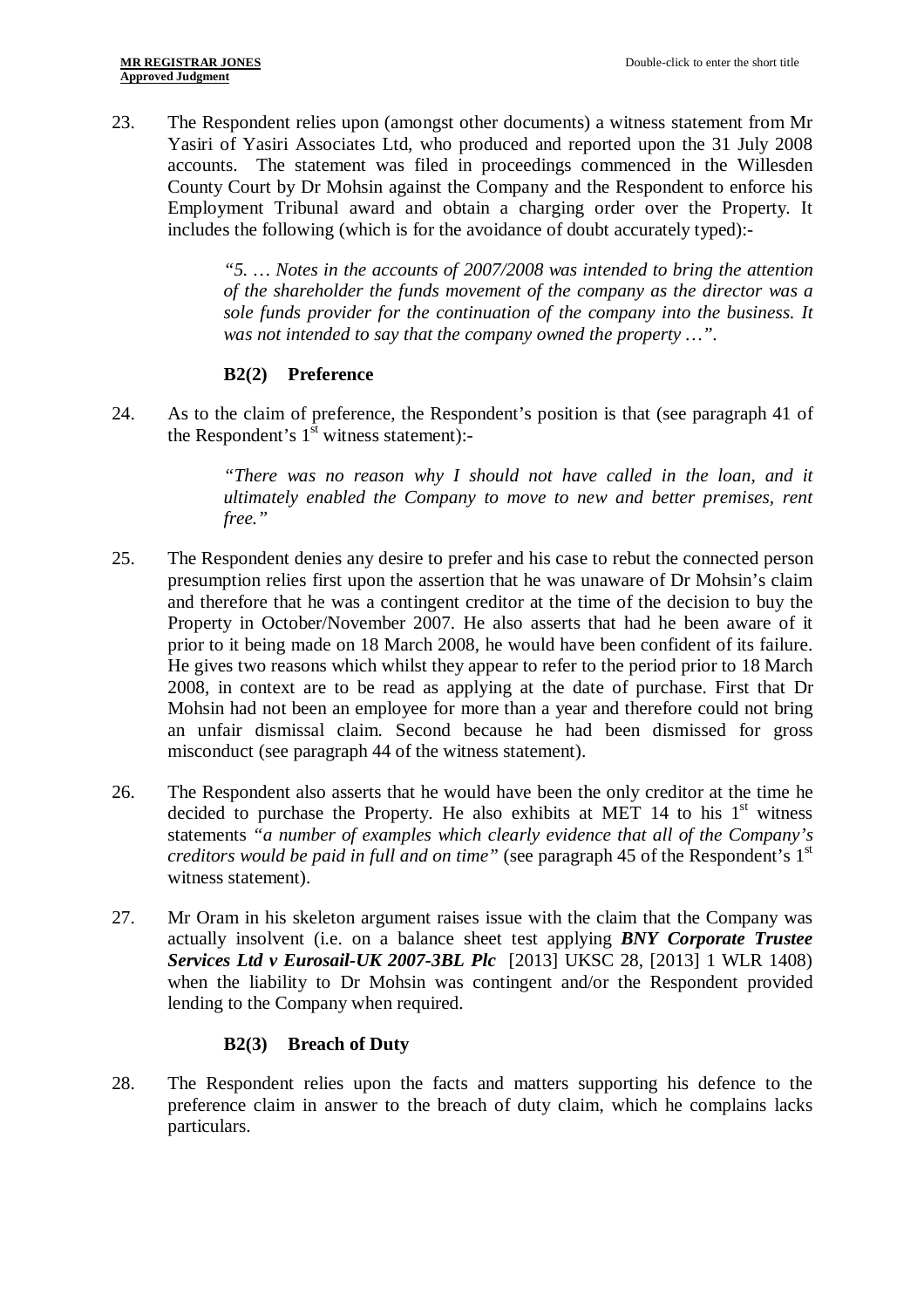### **D) The Evidence**

#### **D1) The Applicant's Evidence**

- 29. The Applicant's evidence in chief and in reply is produced from information obtained by him in the course of carrying out his duties as liquidator of the Company. It being substantially hearsay, it is sufficiently identified for the purposes of this stage of the judgment within sub-heading (A) above subject to referring to his reliance at trial on the following matters: first that on 20 October 2009 the Respondent granted a 25 year sub-lease of the Property for what appears to be a non-market premium and a pepper corn rent potentially with the intention of preventing any enforcement of Dr Mohsin's judgment. Second that on 29 September 2009 the Respondent transferred a residential property in London registered in his name as a gift to Mr Sultan potentially for the purpose of hiding it.
- 30. The Applicant's cross-examination was concerned with: (a) the modest value of trade creditors during the Company's trading; (b) the books and records of the company; (c) information provided by Yasiri Associates Ltd in 2 e-mails sent by them on 10 November 2010 and 21 March 2012; (d) the financing of the Company; (e) the timing of the payments towards the purchase of the Property; and (f) allegations made as to the motives of the Respondent.
- 31. The Applicant gave his evidence carefully and fairly and provided the following answers which I consider relevant to my decision and will bear in mind even if I do not expressly refer to each fact and matter when reaching my decision:-
	- 31.1 Whilst he has not adjudicated upon trade debts, they appear modest with reference to the accounts seen and the claims made.
	- 31.2 His source for asserting in his second witness statement that Mr Sultan, the manager of the Company ("Mr Sultan"), prepared the wording of the 10 November 2010 e-mail is paragraph 13 of Dr Mohsin's statement in the Willesden County Court proceedings. He has found no source or documentation to support that assertion.
	- 31.3 The books and records of the Company handed over by the Respondent and by the Company's accountants, Yasiri Associates Ltd, were incomplete despite them having been asked to hand over all files. For example, the cash book for the financial year ending 31 July 2008 only records payments into and not receipts from the Company's bank accounts. There is no cash book for the previous year. The working papers provided by Yasiri Associates Ltd consist of a small, incomplete file.
	- 31.4 No trust deed concerning the Property has been found.
	- 31.5 The accounts for the financial year ending 31 July 2008 treat the monies paid into the Company from the Respondent and/or the Iraq Company as debits to the Respondent's director's loan account. They appear to be the sole providers of funding. No other source has been identified.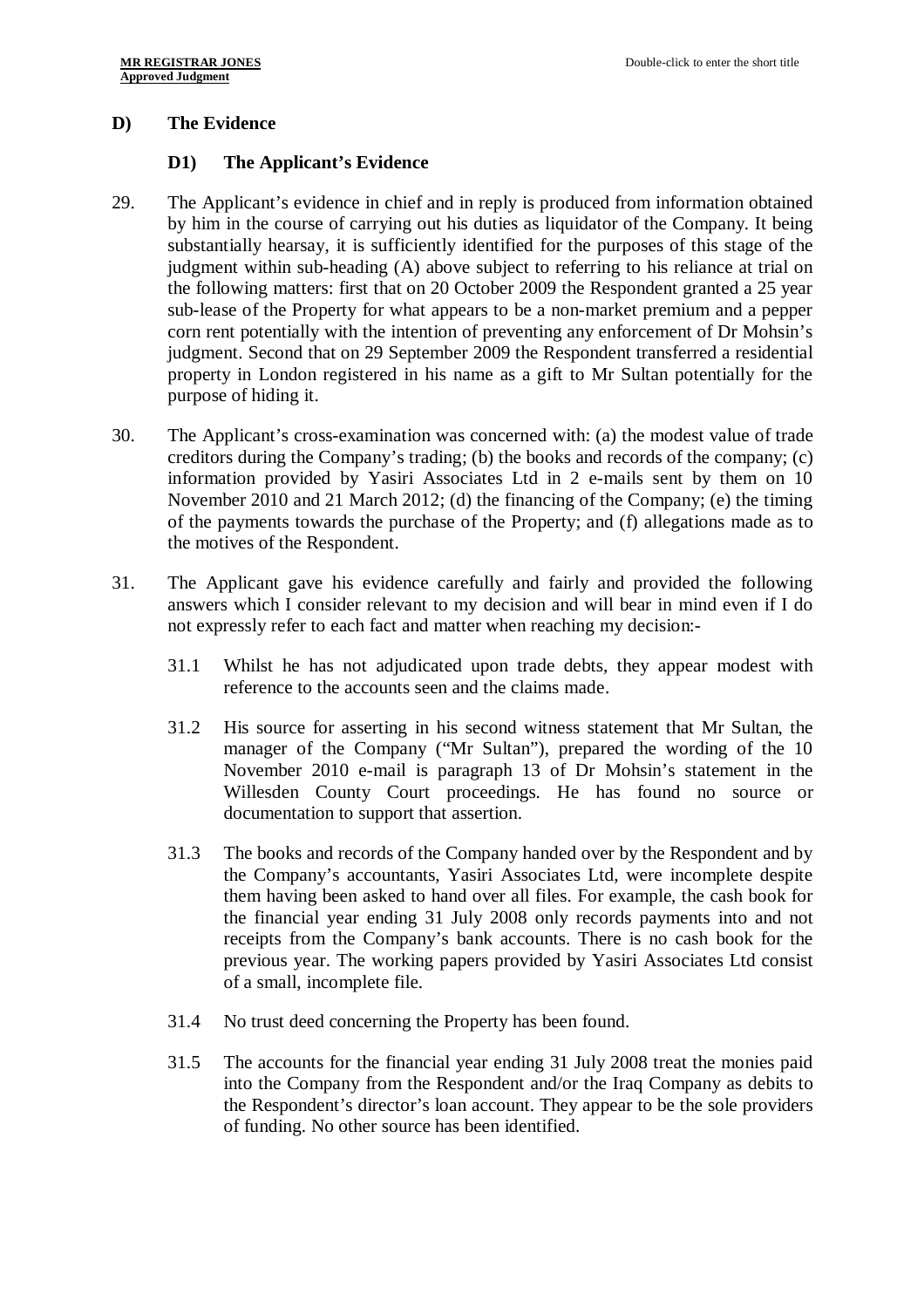- 31.6 The same accounts treat the funds that exited the Company's bank account to pay the deposit and completion funds for the purchase of the Property as repayments of the Respondent's director's loan account notwithstanding Note 4.
- 31.7 The Property is never shown as an asset in the balance sheet and is only referred to once within the various accounts produced in Note 4.
- 31.8 Note 4 does not expressly refer to a trust and his reference to that in paragraph 8 of his second statement was intended to be an assertion that the existence of a trust should be inferred.
- 31.9 His allegations concerning motive in paragraph 9 of his second statement concerning the absence of Note 4 from the accounts for the following financial year is speculation.
- 31.10 The £20,000 deposit was paid on or around 15 October 2007 before the dismissal of Dr Mohsin on 24 December 2007.
- 31.11 The Respondent increased his indebtedness to the Company prior to the purchase of the Property and continued to do so afterwards (subject to repayments of sums lent).
- 31.12 The deposit of £20,000 was paid.

### **D2) The Respondent's Late Evidence**

32. The Respondent by an application notice issued on 17 March 2014 applied for permission to rely upon some 50 pages of documentation which had not been exhibited to the evidence in answer. At trial the Applicant agreed to permission being granted. In those circumstances it was admitted subject to my observation that it has not been exhibited to a witness statement and therefore there is no evidence referring to or explaining it. This omission did not need to be addressed further.

### **D3) The Respondent's Hearsay Evidence**

- 33. The Respondent has chosen not to call Mr Yasiri of Yasiri Associates Ltd but to rely instead upon his exhibited witness statement from the Willesden County Court proceedings, an e-mail/letter sent on 10 November 2010 by Yasiri Associates Ltd to enquiries made by e-mail from David Rubin & Partners on behalf of the Respondent and upon a further email sent on 21 March 2012 to Mr Sultan.
- 34. In that statement Mr Yasiri (in summary) identifies himself as the person who prepared the 31 July 2008 year end accounts pursuant to an engagement letter dated 31 July 2007. He states that the information provided to him by the Respondent and Mr Sultan was that there were no fixed assets. He says that the director's loan account balance was a credit of £176,934 at the year end as a result of the Company having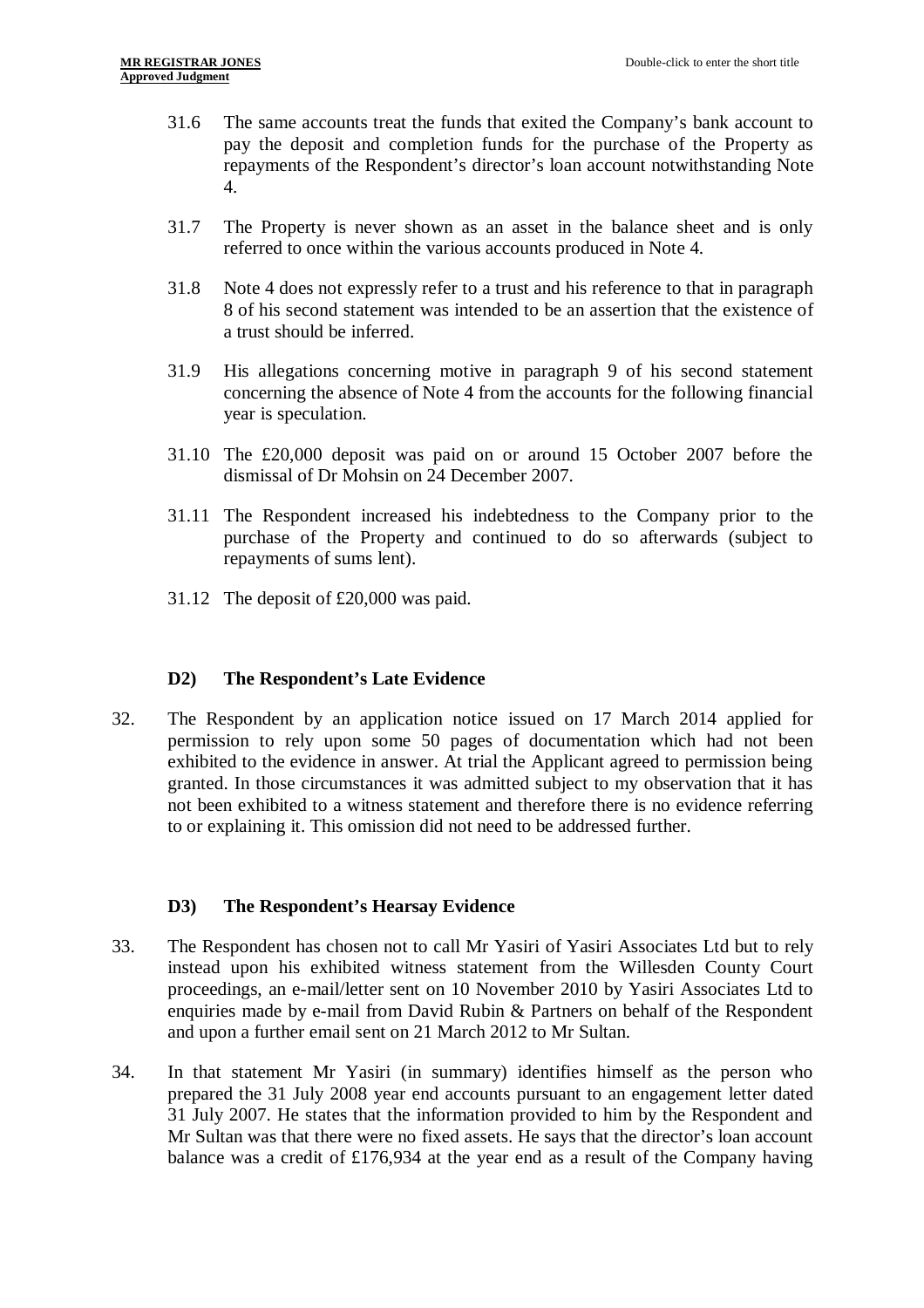received £781,165 and repaid £604,230 that year. His statement concerning Note 4 is set out at paragraph 23 above.

- 35. In the 10 November 2010 e-mail Yasiri Associates Ltd state their understanding that there was no trust agreement between the Respondent and the Company and no intention for the Respondent to hold the Property on trust for the year 2007/2008. It is also written that the "Notes attached to the accounts for the year ended 31/7/2008 were *reflected in the movements of funds in the Bank's statements"*. The letter is in similar but slightly different terms.
- 36. In the second e-mail Yasiri Associates Ltd state (amongst other matters) that (typed as it appears):-

*"The company received total sum £781,165 in the year ended 31/7/2008 as director,s Loan. The director made an decision to recover part of loan of £604,230 (included £305,000) in year ended 31/7/2008. The notes in the accounts of 2007/2008 was intended to explain where the funds transferred to and why. Therefore it was not repeated in the accounts of the following years. If the company has bought a property then it must be named clearly with its full address and must also be listed under heading as Fixed Assets of the company …"*.

- 37. Mr Morgan submits that I should draw adverse inferences from the failure to call Mr Yasiri as a witness. He makes the same submission in respect of witness statements made in the same Willesden County Court proceedings by Abeer Abdul Khudur, Adel Mohamed Salim, Haider Mohamad Jawad and Diaa Abdulkader Yassin. These too are exhibited to the witness statement of the Respondent.
- 38. They make their statements as shareholders of the Iraq Company purportedly in support of the Respondent's case that he is the owner of the Property. They confirm that shareholder approval was given on 23 May 2007 to the Iraq Company lending the Respondent ten million Dirhams in order to finance a television production studio in London. Their exhibits consist of documentation in Arabic which has not been translated, although translated versions of what appear to be the same documents are exhibited by the Respondent to his witness statement in answer in this claim.

### **D4) Cross-Examination of the Respondent**

- 39. The Respondent had the assistance of an interpreter. Whilst he has a reasonable grasp of English for day to day purposes and had been able to attend and answer questions at an interview with the Applicant without such assistance, my assessment is, that was a prudent measure.
- 40. My overall impression of the Respondent whilst giving evidence is that whilst some issues and difficulties arose which I will refer to later, he was an honest and reliable witness subject to a concern that he may have been holding back information concerning the granting of the sub-lease and the sale of his London property. That impression is based upon the manner in which he gave his evidence but cannot be considered a scientific assessment. In those circumstances I approach his evidence on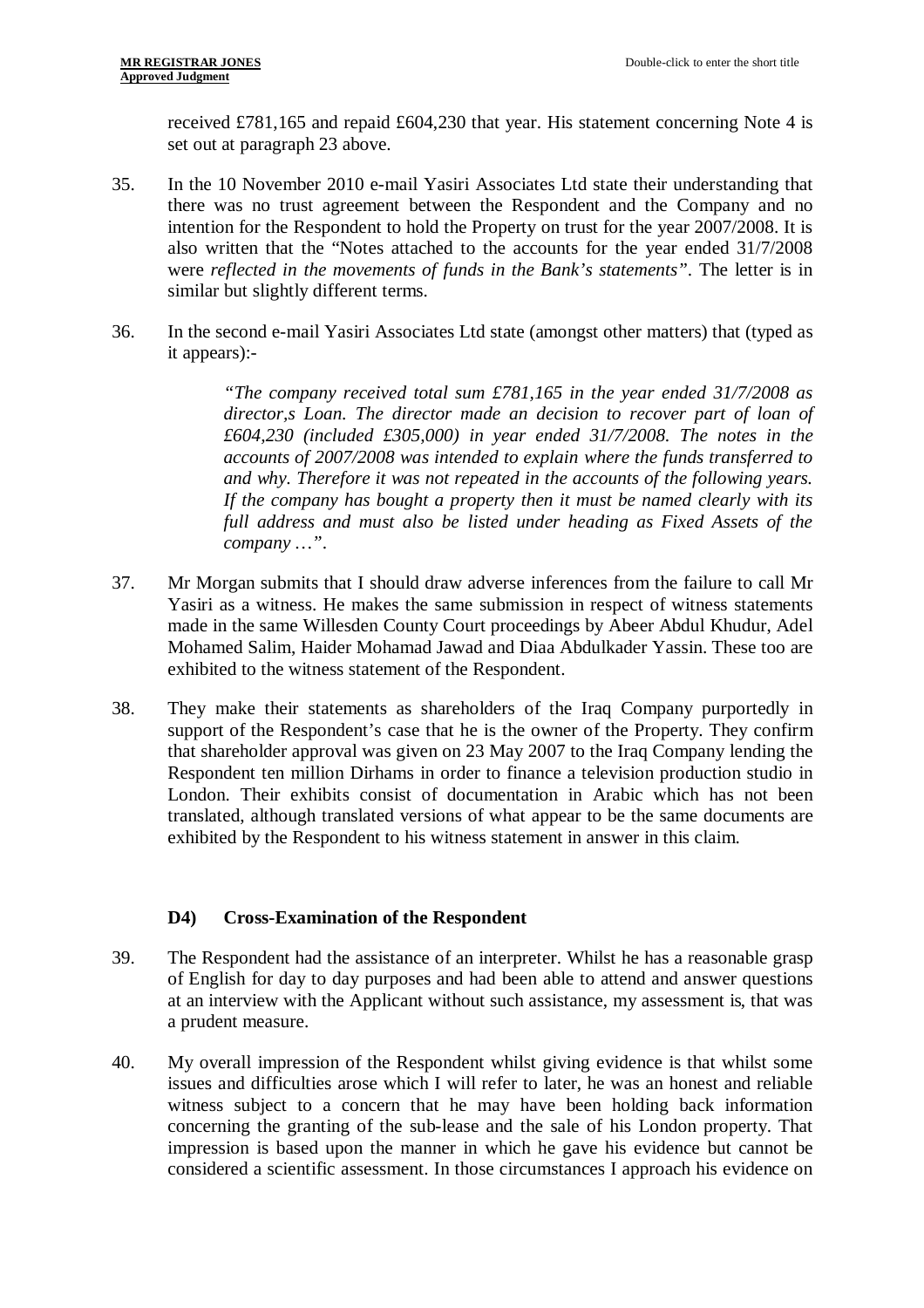the basis that whilst the manner in which he gave his evidence gives me no cause to doubt his truthfulness, his evidence should be considered carefully and be tested against the facts derived from other sources.

- 41. His evidence concerning the extent of his involvement with the Company was that whilst performing his duties as a director, his work was mainly in Dubai and Iraq. He relied heavily on Mr Sultan, to whom he was indirectly related through marriage, as the office manager in London. They kept in contact mainly by telephone and Mr Sultan would inform him of anything important straight away.
- 42. The financing of the Company resulted from a loan facility of 10 million Dirhams from the Iraq Company. The loan to him was to be repaid within 60 months, interest free.
- 43. Mr Morgan raised issue with whether the loan had been made directly to the Company rather than to him. This resulted from the fact that all the monies received by the Company between 14 August 2007 and 10 March 2008 (9 payments totalling £596,296 odd) were paid directly by the Iraq Company and from the fact that the original request for the loan facility dated 2 May 2007 was signed by him as: *"Mohamad El-Tai, General Manager"*. The answer dated 23 May 2007 was addressed to him personally but referred to approving the loan *"which you asked in your application"* and therefore may or may not refer to an application by him on behalf of the Company acting as General Manager. Ambiguity also arose become whilst the Company made some repayments to the Respondent personally, others were sent back directly to the Iraq Company. Nor was the issue resolved by a resolution of the Company passed on 30 May 2007 which authorised acceptance of *"loans from Mr Mohamad Eltai and his company in Iraq interest free for the company business"*.
- 44. The Respondent was adamant that the loan facility, which equated to about £1.3 million, was made to him. He said that he borrowed the money in order to start a television production studio in London using the Company. He explained that his coshareholders and directors of the Iraq Company (5 people including himself who held a 20% shareholding each) were willing to lend it to him.
- 45. The Respondent was asked questions about written instructions to the Director of Commercial Bank in his capacity as Director-General of the Dubai Company before August 2006 but this does not assist in providing an answer. Nor was assistance gained from his answers concerning his personal wealth.
- 46. The Respondent was taken to an e-mail which appears to set out the terms of the agreement for the purchase of the lease of the Property. It is dated 15 October 2007 and was sent by or on behalf of the vendor to Mr Saman. It records: a £15,000 deposit was required to purchase the lease *"subject to satisfactory searches and survey"* with completion on 7 April 2008; *"you"* would be allowed into occupation prior to completion for a 4 month rental of £5,000. A 50% rental discount would be provided as a reduction from the purchase price; The purchase price would become £300,000; The balance of the purchase price to be paid on completion therefore was £285,000. That sum was paid by a banker's draft dated 30 April 2008 and signed for by the Respondent's solicitors that day. The Respondent could provide no explanation for the fact that the lease records the premium as £282,500.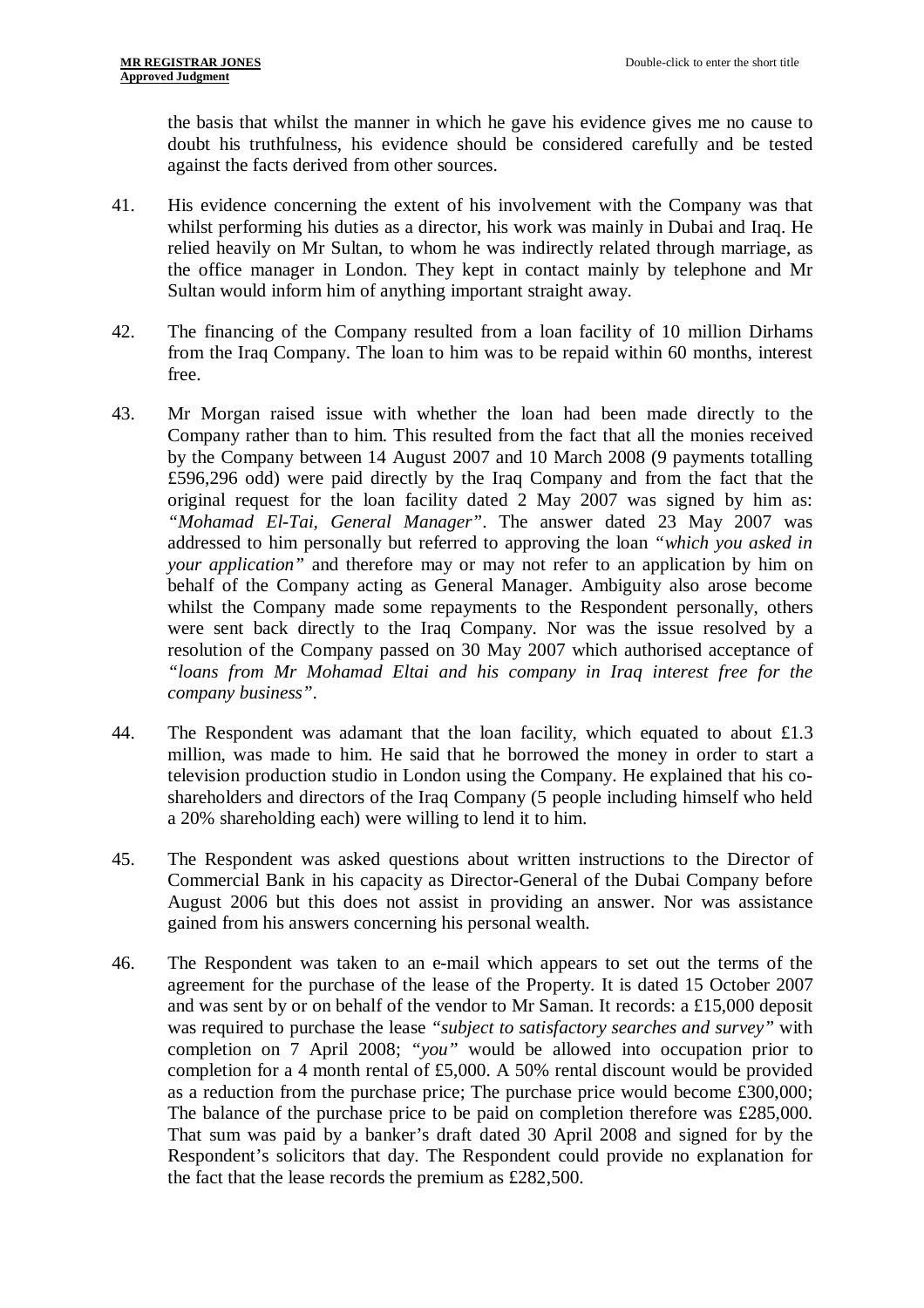- 47. The lease was granted to the Respondent but his title was not registered for over a year. The Respondent attributed this to the conveyancing solicitors and to the fact that their practice was intervened. However, this does not appear to have occurred until the summer of 2009, assuming that they ceased trading soon after intervention. In any event the lease could only be registered in the Respondent's name unless he assigned it to the Company. There is no suggestion of that.
- 48. The Respondent's answers to his cross-examination concerning his knowledge of Dr Mohsin's claim were not entirely satisfactory. However, key features did emerge. The starting point is that Dr Mohsin was dismissed on 24 December 2007. My understanding is that the Respondent may have been out of the country. However, when asked whether he had knowledge of the allegations made against Dr Mohsin which appear in paragraph 24 of the Employment Tribunal's decision, the Respondent without hesitation stated that he had been sent the relevant evidence by Mr Sultan. In my judgment from this evidence and the evidence concerning contact with Mr Sultan referred to above, I am satisfied on the balance of probability that he would have been involved in the decision to dismiss.
- 49. The Respondent was aware of Dr Mohsin's claim after it was issued on 18 March 2008. There is no suggestion of any pre-claim warning or correspondence. There is no specific date for that knowledge but it is not suggested that the claim was not served until after the 30 April banker's draft was delivered and/or the completion of the purchase on 9 May 2008.
- 50. The Respondent's evidence was that he was unaware of the amount that might be awarded until the decision of the Tribunal was communicated to him by Mr Sultan following the receipt of reasons contained in a decision dated 23 July 2009. He consistently maintained his position that he always considered the claim to be one which would fail. Whilst it was put to him that the belief could not be genuine and attempts were made during cross-examination to lead the Respondent to admit that the allegations against Dr Mohsin were made up, I accept the Respondent's denials. They appeared genuine and there is no evidence to contradict him. The overall impression of his evidence was that he firmly believed the claim should and would fail both because Dr Mohsin had not been employed for long enough and because of his alleged misconduct.
- 51. I note for completeness that I do not find the fact that he did not attend the final hearing undermined that assessment of his evidence. Nor do the findings of the Tribunal alter it. They stand as evidence of another decision and no more.
- 52. The Respondent was criticised during cross-examination for failing to cause the Company to borrow from the Respondent and/or to use its own cash held in the bank to make payment in full or in part to Dr Mohsin once the claim was determined. The response was that he tried to settle the claim with a payment of £20,000. This is obviously not entirely satisfactory but its relevance depends upon whether and, if so to what extent, actions after the final decision of the Tribunal are relevant. It is also to be noted that the Company ceased trading on 1 August 2009. This effectively immediately followed the decision and the Respondent was right to observe that the Company was then insolvent. It follows that payment in full, as opposed to a parri passu dividend, would have been generous and to his personal detriment as a creditor of the Company.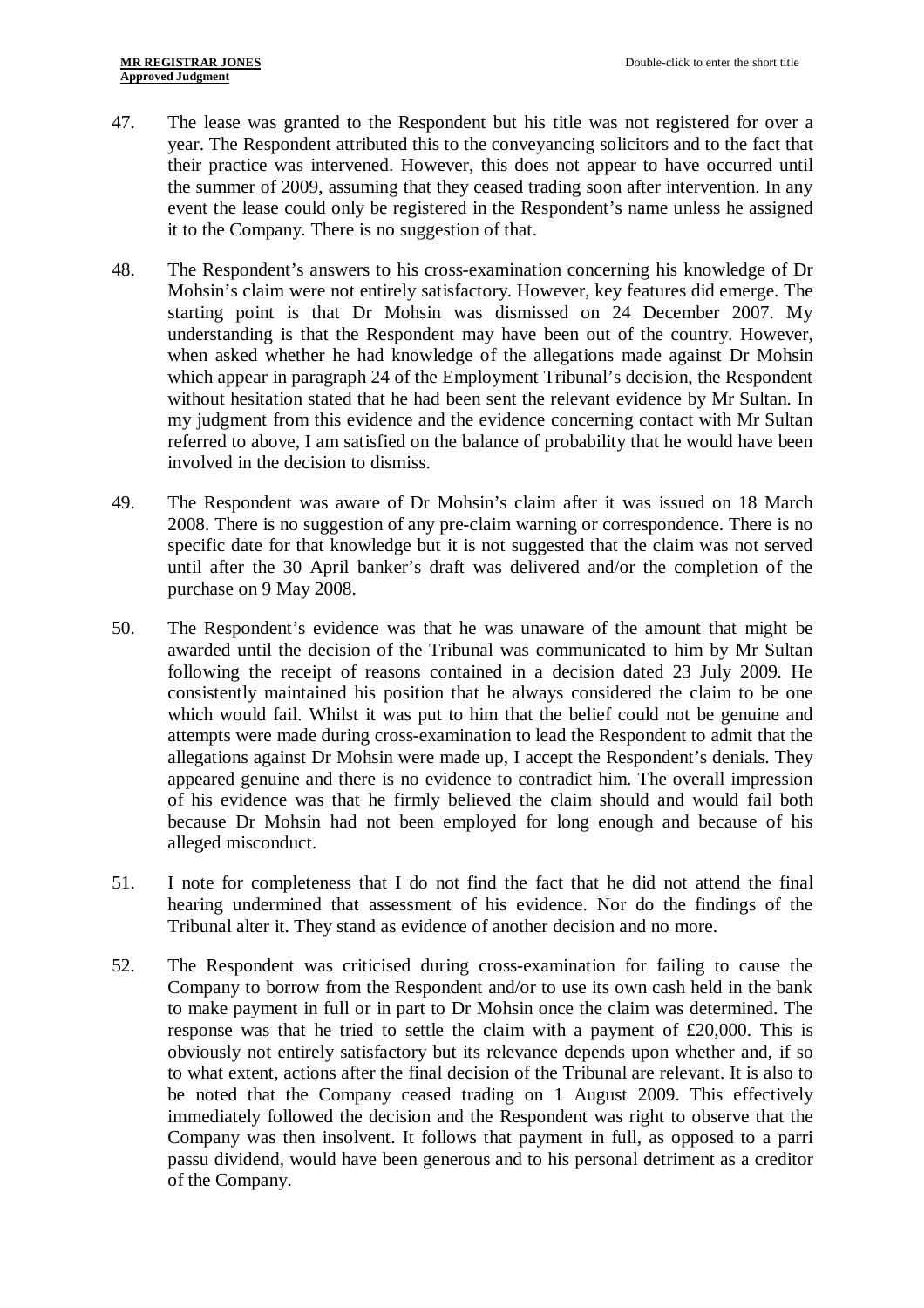53. The cross-examination turned to Note 4. The Respondent's position remained that however others may construe this, the long term investment was an investment by him that would allow the Company a rent free existence. He said:-

> *"Investment Long Term – means investment for a long time; an investment means instead of paying rent we will invest money in property and we will use it for the studio."*

- 54. Since that term and its construction arise within the context of the Company's accounts, it is difficult to see why this evidence should not be referring to the Company. Certainly it was taken that way by Mr Morgan. However, I did not consider that was the intended meaning and I gave the Respondent the opportunity to explain himself further. The Respondent denied such a construction or intention to give such meaning within his answer. He said the investment was in his name to help the Company and that the purchase money was money that had repaid part of his loan. When asked about the words *"the company bought the office"* he said this meant to him that the Company paid the money but did not mean it was the Company's money. The money paid was a repayment of part of the loan.
- 55. His denials relied upon his stated understanding that he had demanded and been repaid his loan. He relied upon the fact that the Property was not included as an asset of the Company in the accounts. He can also rely upon the treatment of the payments as loan repayments in the accounts.
- 56. At the start of his cross-examination on this issue, the Respondent admitted reading the accounts before signing them. They were signed on 15 November 2008 and filed on 4 March 2009. He acknowledged that they had been produced as a result of a meeting he had had with the accountants. He appreciated that they should be accurate. Nevertheless he resorted under pressure to blaming the accountants and to denying that he had read the accounts properly before signing them. This was inconsistent with his previous evidence during which he had dealt with Note 4 on the basis of his understanding of its meaning not on the basis that it was something he had not read.
- 57. Mr Morgan questioned whether the e-mails from the accountants (referred to above) in fact set out their instructions from Mr Sultan and/or the Respondent rather than containing their own views. The response was that they were the accountant's own views. He denied the allegations that they had been instructed to say that the Property did not belong to the Company and to exclude Note 4 from the 2009 and later year end accounts to suit his own ends. I accept this based upon his evidence and the absence of evidence to the contrary.
- 58. The cross-examination also delved into the decision making of the Respondent based upon the assumption that he had purchased the beneficial interest in the Property using the part repayment of his directors' loans. The underlying theme of the questions was that he, in his capacity as director, chose to ignore Dr Mohsin's claim and indeed to do all he could to place himself in a better position to the detriment of Dr Mohsin.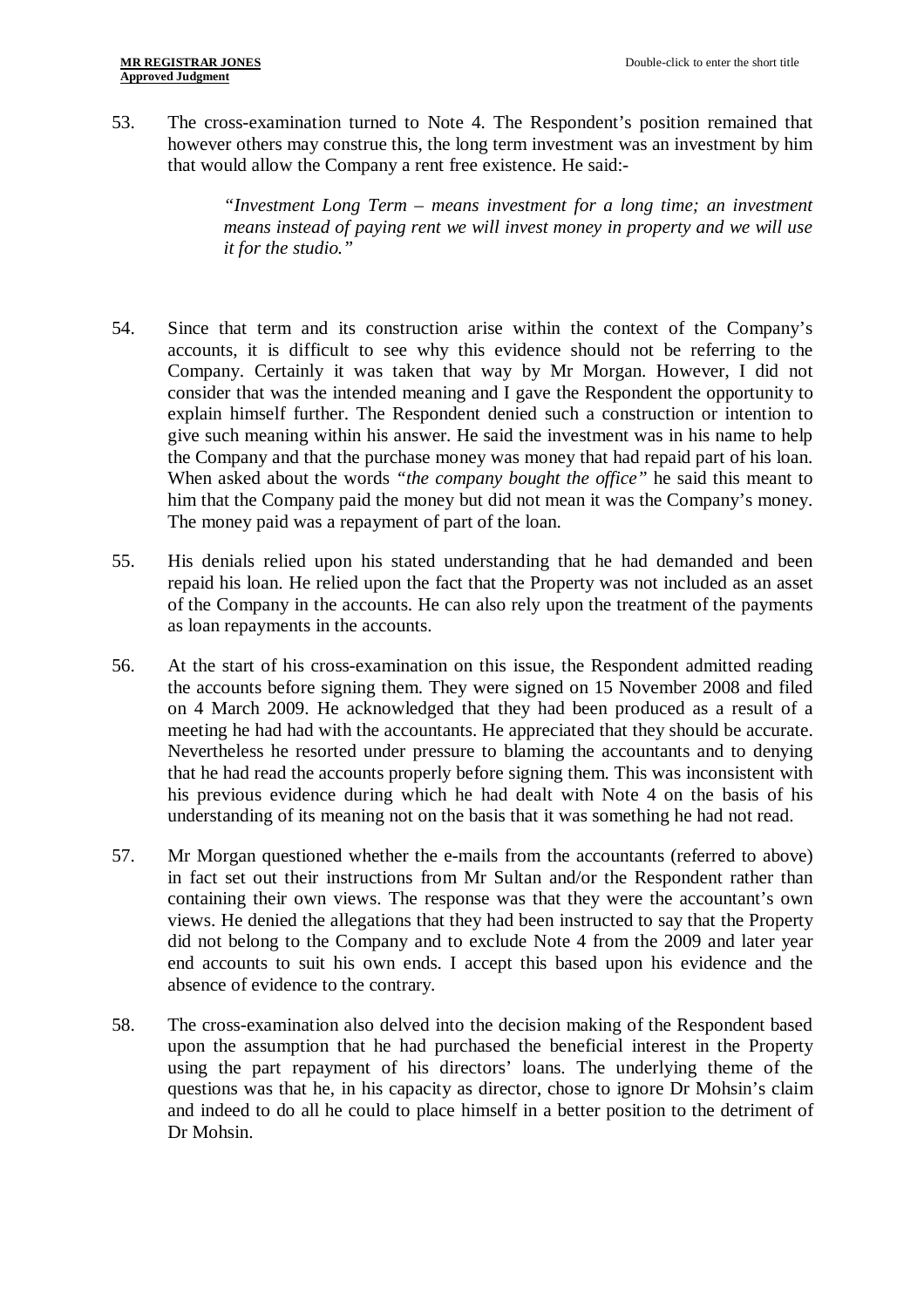- 59. The answers to a series of questions may be summarised as follows: He had intended to purchase the Property with monies repaying his loans since October 2007. By March 2008 he was aware of Dr Mohsin's claim. As of 23 March 2009 the Tribunal decided there was jurisdiction to hear the claim and rejected an argument that Dr Mohsin had been an employee for less than a year. The year end 2008 accounts offered no prospect of repayment of his loan (other than by further use of the facility from the Iraq Company). The turnover was small and the trading loss £87,000. Whilst there was cash in the bank of just under £90,000, this would be required for future trading expenditure and the director's loan account could not be repaid. There was also the possibility of having to pay Dr Mohsin.
- 60. He was asked why in those circumstances he chose to proceed with the purchase of the Property by the repayment of his loan. It was suggested that he could and should have changed his mind. It was put to the Respondent that he could have borrowed money from the Iraq Company or used his own money instead. It was put that repayment of the Respondent's loans (assuming that is what it was) was made in order to place the Respondent in a better position than Dr Mohsin.
- 61. The Respondent's evidence remained that the purchase and repayment had been decided since October 2007. He did not accept that he desired to place himself in a better position than Dr Mohsin. He rejected the suggestion that he should have paid for the Property from his own funds without recourse to the repayment of the loan and he did not accept that he had available funds to do so in any event. Although he received £200,000 as a part repayment of his lending on 5 March 2008, he said that had been spent on refurbishment and other costs of the building itself which was a new build.
- 62. He also rejected the suggestion that he should have borrowed more money from the Iraq Company rather than demand repayment from the Company in order to purchase the Property. His answer was that he did not want to borrow more from the Iraq Company. He referred to the fact that a few months ago this year the Iraq Company asked for repayment of the sums he had borrowed and whilst this was unclear, appeared to be implying that he had not wanted to increase his liability by borrowing more at the time of the purchase of the Property.
- 63. It was again put to the Respondent that the Company should have paid Dr Mohsin at least once he had obtained judgment. The purpose behind this was to show that the Respondent never intended to pay him. When it was put to him that the £89,269 cash in bank shown in the 2008 year end accounts could have been used, the Respondent said he had tried to settle the claim for a sum of £20,000 but that Dr Mohsin wanted to destroy the Company. He explained those monies were needed for its trading expenses. When it was pointed out to him that his director's loan account was reduced by some £119,000 during the 2008/9 financial year without making any payment to Dr Mohsin, he responded: "why should we pay Dr Mohsin?".
- 64. The cross-examination ended with a series of topics designed to demonstrate that the Respondent always intended to do everything he could to avoid payment to Dr Mohsin. The following facts were relied upon: that the Company ceased active trading (having no turnover but still incurring expenses) around March 2009 at the time when Dr Mohsin succeeded in establishing jurisdiction; on 20 October 2009 the Respondent granted a sub-lease to a Mr Sadik for 25 years for a pepper corn rent and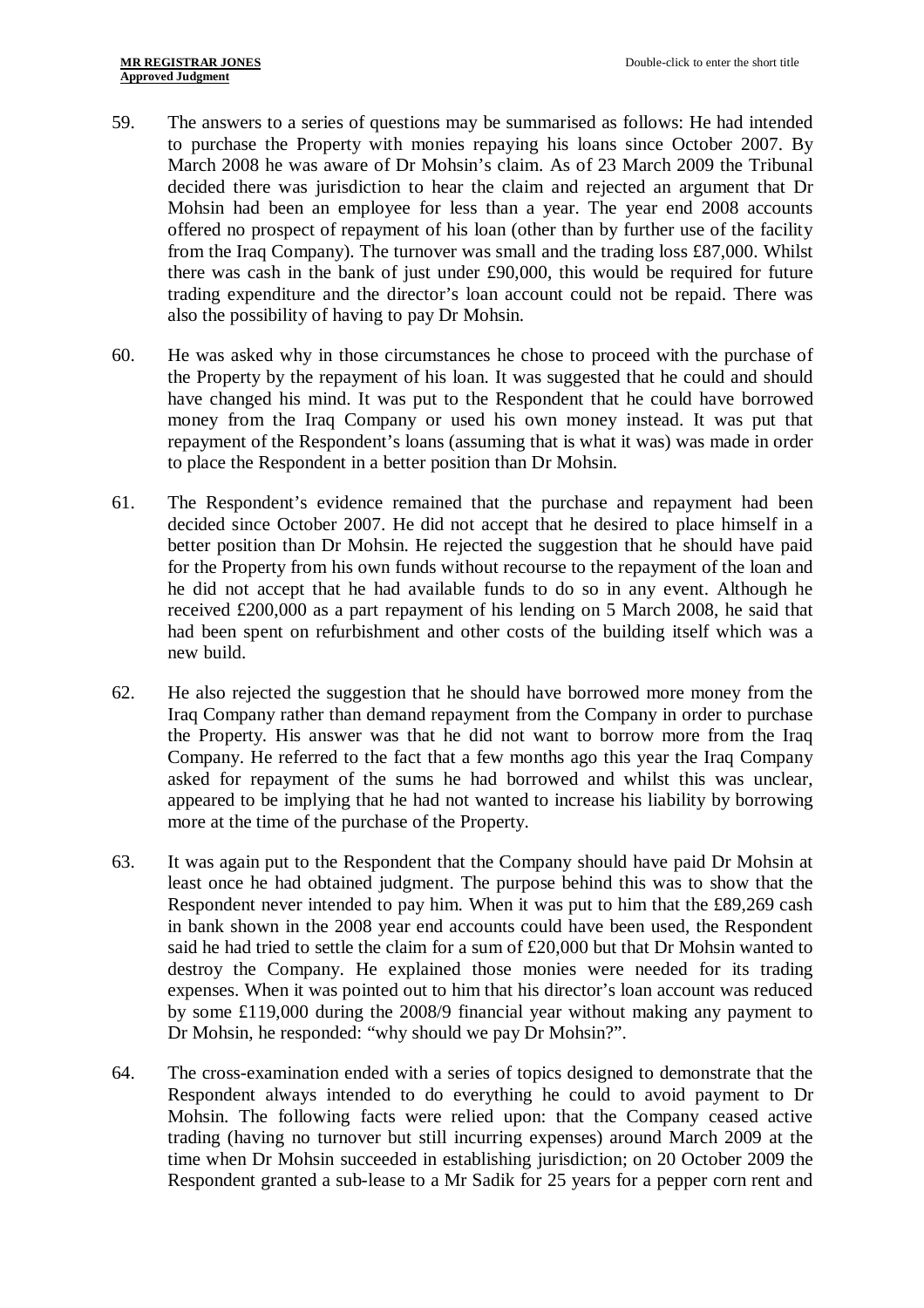a premium of £35,000 despite the market value rental identified in the e-mail dated 15 October 2007 being £15,000 per year; and a transfer of residential property purchased by him on 29 September 2009 to Mr Sultan for no consideration on 21 May 2010.

65. His answers were (in summary): the company ceased trading due to economic conditions; the sub-lease was an arm's length transaction with the only person, who would rent the Property and who he does not otherwise know; and the transfer was attributable to his intention to gift it to his children in circumstances of personal dangers he faced due to his work in Iraq.

## **E) The Decision**

## **E1) Issue 1 – Beneficial Ownership**

- 66. I should start with the fact that the Applicant accepts that at the time of payment of the purchase price (£285,000), the Respondent's director's loan account was in credit by more than that amount. Whilst he was challenged during cross-examination with the proposition that the Iraq Company had lent the money, that is not the case set out in the Application and evidence in support. There has been no application to amend that case and it would have been too late to do so.
- 67. I should add, however, that I am satisfied by the Respondent's answers to the questions asked on this issue and, if necessary, would have decided on the basis of the evidence before me that the 10 million Dirham facility was made available to the Respondent for his use. There is no doubt that the monies received from the Iraq Company and on occasions from himself directly were loans. The Respondent sought repayment of the loans from the Company. The repayments relevant to the Property were used for his own purchase. There is no suggestion that the Iraq Company ever made repayment demands itself or claimed an interest in the Property. It has not submitted a proof.
- 68. The fact that the leasehold interest in the Property was purchased by the Respondent as legal owner and subsequently registered in his name with title absolute is a starting point but does not resolve the issue of beneficial ownership. If the Company's money was used to purchase the Property, there will be a rebuttable presumption that the Company did not intend the Respondent to take the Property beneficially and (if not rebutted) a resulting trust will arise.
- 69. The Respondent does not seek to rebut the presumption as such. His case is that it does not arise because the purchase money was his. The banker's draft for £285,000 repaid his loans to that amount upon its delivery to his conveyancing solicitors. The evidence in support of this defence includes the testimony of the Respondent concerning the original intention to purchase in October 2007 (as described in paragraphs 20-21 of his statement), his demand for repayment and his decision as director of the Company to repay the loan (as described in paragraph 24 of his statement). In addition there is the fact that there is no written declaration of trust and all of the conveyancing documentation concerns the Respondent without mention of the Company. The application for registration of title does not contain an application for a restriction in standard form. There is no documentation other than Note 4 to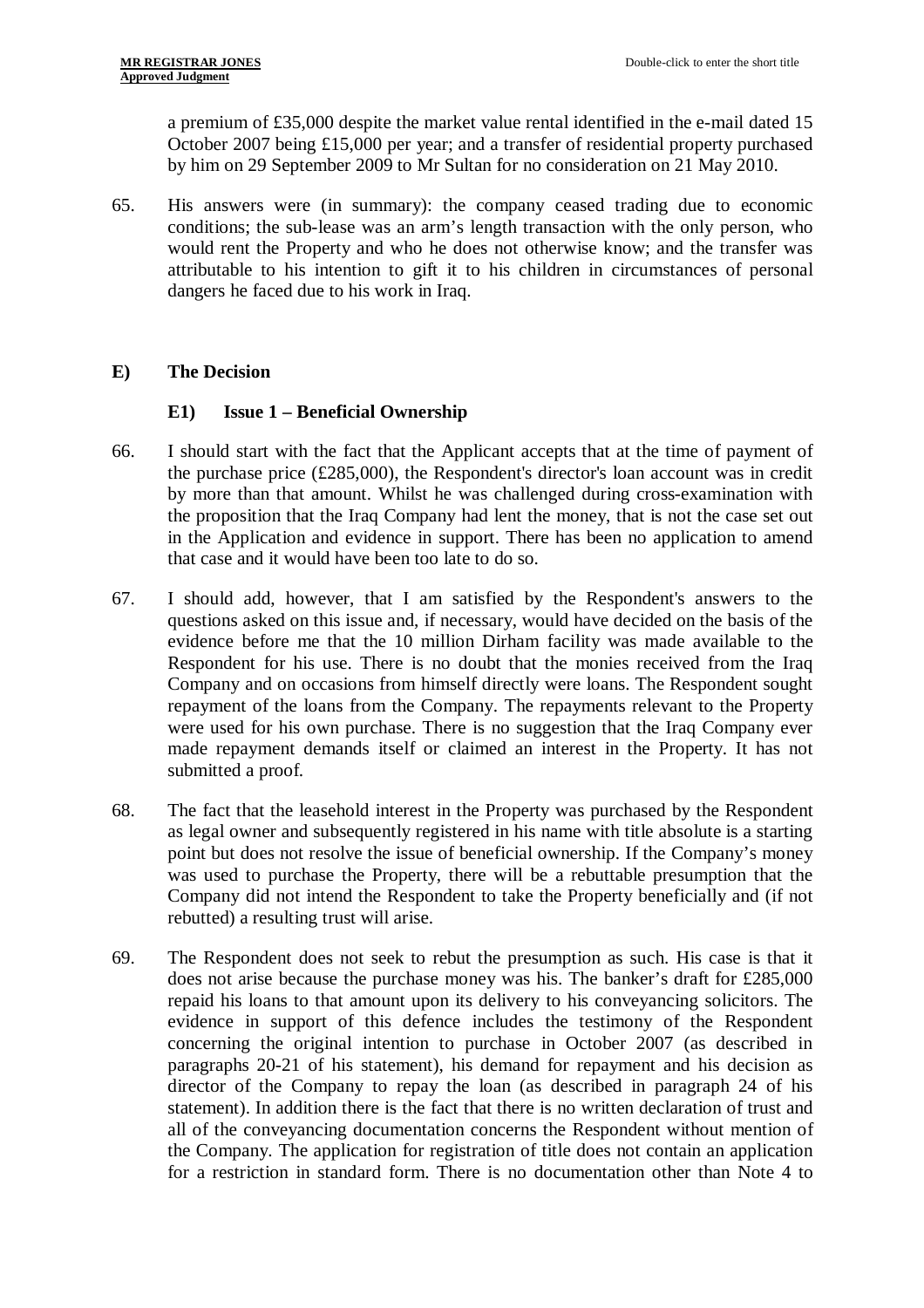support a case that the Company was to be the beneficial owner and that its money was not used to repay the director's loan account.

- 70. Against that, however, is the fact that a natural construction of Note 4 is that the Company bought the Property as a long term investment for £305,000 albeit that the Respondent is the legal owner.
- 71. However, that construction is in conflict with the fact that the Property is not recorded as an asset of the Company. It is in conflict with the treatment of the director's loan account. If that was its meaning the account would not have been debited and the Property would have been added to the balance sheet. Whilst this could be attributed to a deliberate intention to hide the beneficial ownership by lying to the accountants, the rhetorical question in answer is: why would Note 4 have been written if that was the case?
- 72. In reaching my decision I have decided not to give weight to the hearsay evidence described under (D4) above. There is no satisfactory reason or any explanation Mr Yasiri or indeed the members of the Iraq Company not providing statements in these proceedings and not being called to give evidence. However, I do not consider it right to reach an adverse conclusion. In particular I must take account of the professional capacity of Mr Yasiri and the fact that the Applicant could have made enquiries of him whether voluntarily or under *section 236 of the Act* if they considered it appropriate. It would be wrong to conclude that his exhibited statement or the contents of the e-mails are untrue.
- 73. I have accepted that all of the documentation concerning the purchase concerned the Respondent not the Company. The one document which might suggest otherwise, the e-mail sent on 15 October 2007 to Mr Saman, is not relied upon by the Applicant to establish that the Company was to purchase the Property or that any consequences flow from that. No doubt that is because the e-mail was not concerned with the arrangements between the Company and the Respondent.
- 74. Mr Oram submits I should also take account of the Respondent's increased lending shortly before the payment of £285,000 as evidence that this transaction was intended to be for his own benefit. Whilst the payments came directly from him as opposed to previous payments from the Iraq Company, I do not do so. It seems to me that this fact can point both ways.
- 75. My decision is based upon my assessment of the Respondent as a witness (see paragraph 40 above) and my conclusion that the balance of the documentary evidence overall weighs in support of his defence because of the matters set out in paragraph 69 above and the fact that the apparent construction of Note 4 is contradicted by the contents of the accounts themselves as explained within paragraph 71. The evidence against which his testimony must be tested does not lead me to change my judgment that I have no cause to doubt and therefore accept his truthfulness on this issue.
- 76. In my judgment the Respondent is the legal and beneficial owner because the purchase price was paid with his money after the Company had repaid his loans by the delivery of the £285,000 banker's draft to his solicitors on 30 April 2008.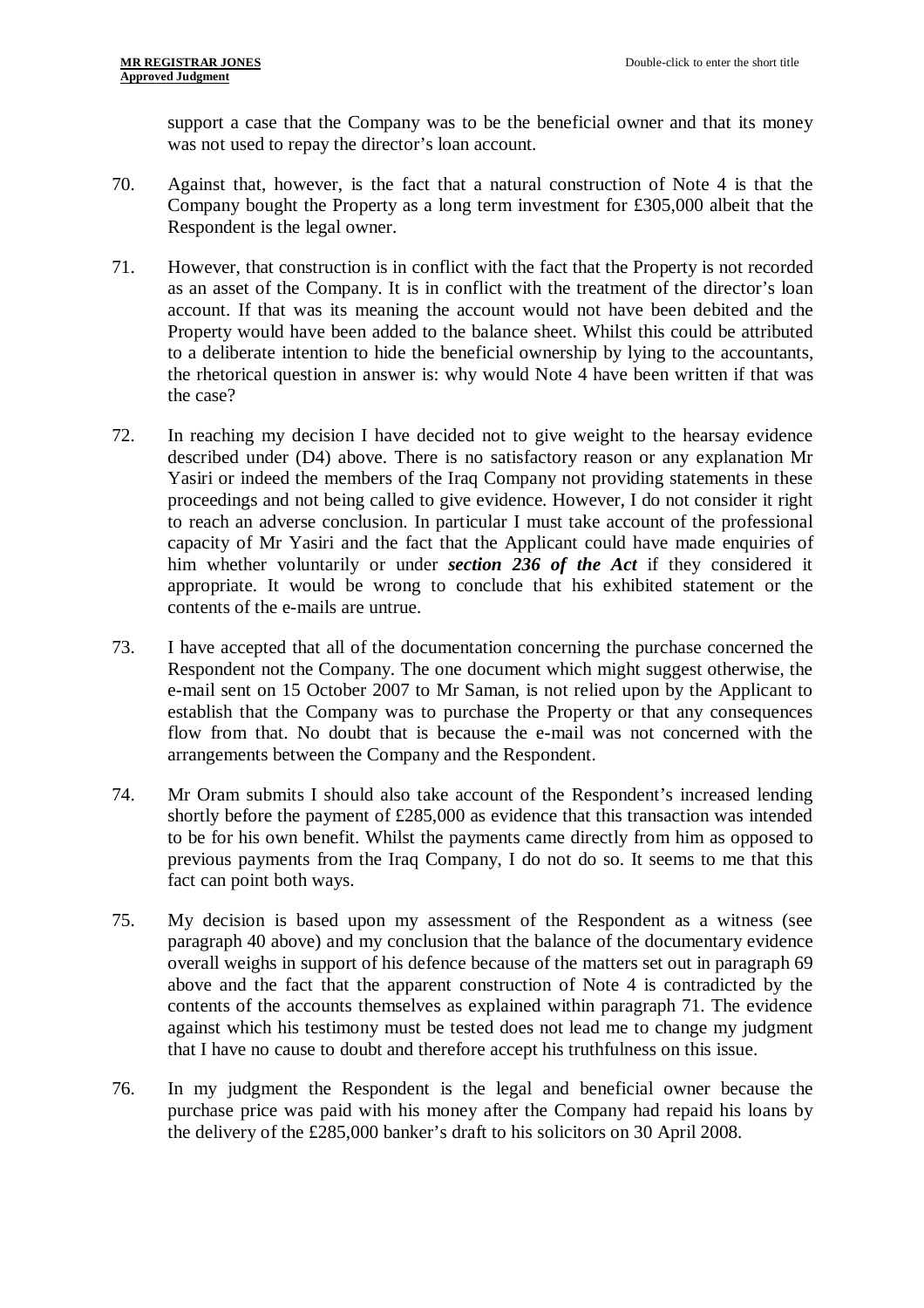#### **E2) Preference**

77. Section 239 of the Act reads as follows:-

*(1)This section applies as does section 238.*

*(2)Where the company has at a relevant time (defined in the next section) given a preference to any person, the office-holder may apply to the court for an order under this section.*

*(3)Subject as follows, the court shall, on such an application, make such order as it thinks fit for restoring the position to what it would have been if the company had not given that preference.*

*(4)For the purposes of this section and section 241, a company gives a preference to a person if—*

*(a) that person is one of the company's creditors or a surety or guarantor for any of the company's debts or other liabilities, and*

*(b) the company does anything or suffers anything to be done which (in either case) has the effect of putting that person into a position which, in the event of the company going into insolvent liquidation, will be better than the position he would have been in if that thing had not been done.*

*(5)The court shall not make an order under this section in respect of a preference given to any person unless the company which gave the preference was influenced in deciding to give it by a desire to produce in relation to that person the effect mentioned in subsection (4)(b).*

*(6)A company which has given a preference to a person connected with the company (otherwise than by reason only of being its employee) at the time the preference was given is presumed, unless the contrary is shown, to have been influenced in deciding to give it by such a desire as is mentioned in subsection (5).*

*(7)The fact that something has been done in pursuance of the order of a court does not, without more, prevent the doing or suffering of that thing from constituting the giving of a preference.*

- 78. The requirement that the Respondent was one of the Company's creditors is plainly satisfied. It is also established that the repayment of the £285,000 was in the period of 2 years ending with the onset of insolvency. The Company was wound up by order of the Court on 14 July 2010 pursuant to a petition of a Dr Mohsin presented to the court on 23 April 2010. The liquidation therefore commenced on that later date and repayment by a banker's draft dated and received by the Respondent's solicitors on 30 April 2008 therefore occurred within that period.
- 79. However, the time of repayment is not *"a relevant time"* unless the company concerned was unable to pay its debts within the meaning of *section 123 of the Act* at the time of the transaction challenged or became so in consequence of the transaction. This is a matter of dispute.
- 80. The Applicant claims actual insolvency under *section 123(2) of the Act* based upon the balance sheet for the year ending 31 July 2008 and its reconstitution by Mr Morgan for 9 May 2008 using the bank accounts, director's loan account and the sum due to Dr Mohsin. The balance sheet for the year end reveals that the Company's assets are limited to cash and its creditors to the sums owed to the Respondent. That reflects the fact that the Company traded at a loss through the year and was dependent upon the monies borrowed from the Respondent to finance that loss by paying its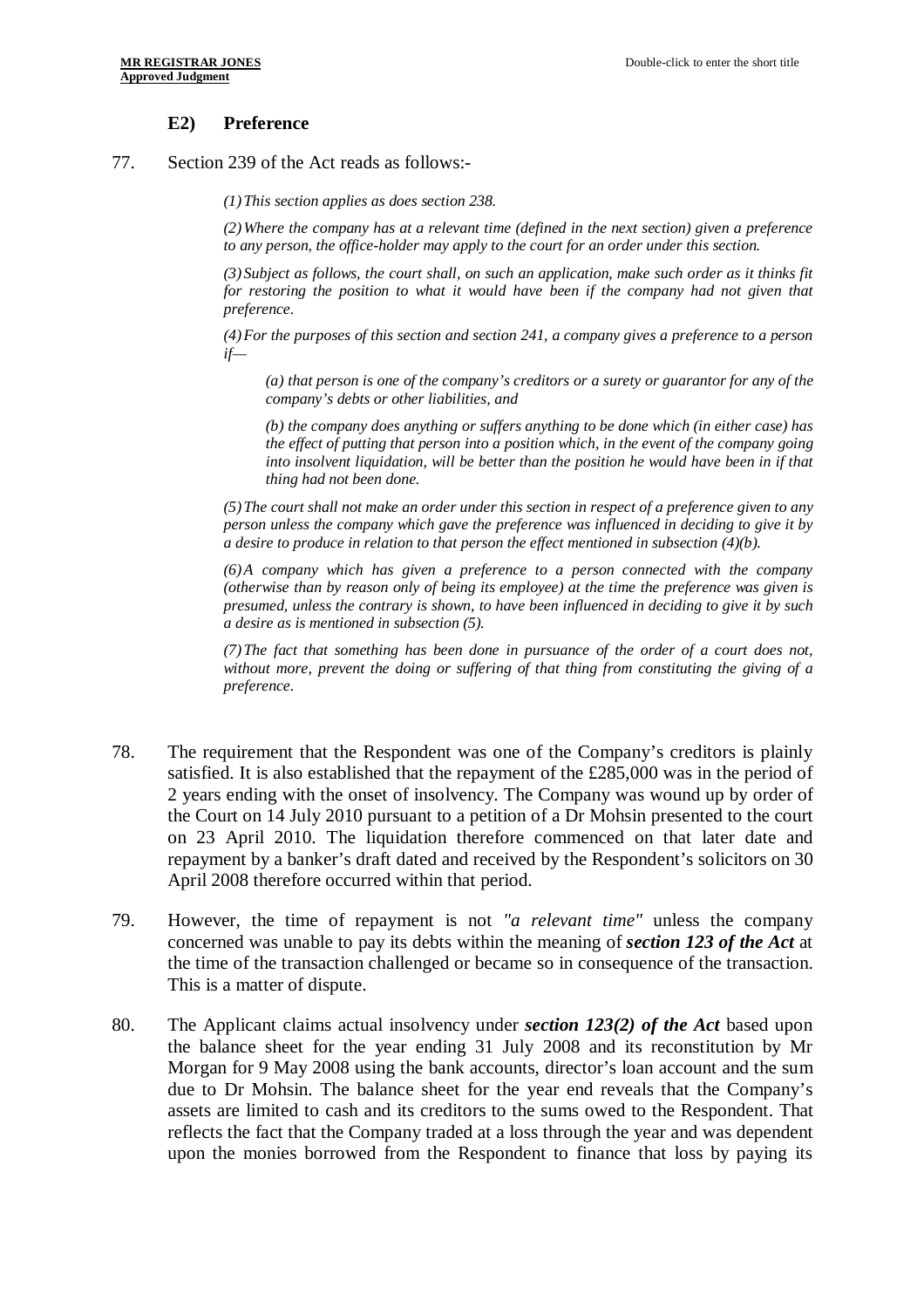debts as they fell due. The balance sheet does not include the contingent claim of Dr Mohsin but plainly should do. It is a contingent debt.

- 81. In those circumstances I accept the reconstitution, which includes that claim. The reconstitution substantiates the conclusion that there was no substantial or material difference in the balance sheet position as at 9 May 2008. Nor is there any possibility of any material change as at 30 April 2008, the date of repayment.
- 82. In doing so I accept Mr Morgan's submission that I should follow the decision of His Honour Judge Purle Q.C. and use hindsight for the purposes of valuing Dr Mohsin's claim. In *David John Watchcorn v Jupiter Industries Limited* [2014] EWHC 3003 the learned Judge, whose eminence in this field is recognised, for the purposes of applying the *"relevant time"* test within the context of *section 238 of the Act* decided (albeit obiter and whilst noting that it would not be conclusive in every case) that when asking whether a company was solvent, it is permissible to judge the situation with hindsight; i.e. looking at what happened and not at how hypothetically directors might have viewed the matter on the date in issue. His decision applied the Court of Appeal decision in *Ex parte Russell* (1882) Ch 588 and referred to the support for such an approach in the Australian decision of Palmer J. in *Lewis v Doran* (2004) 208 ALR 385.
- 83. The Tribunal's final, reserved decision dated 20 July 2009 awarded Dr Mohsin: £57,115 for unfair dismissal and 3 weeks unpaid wages (£1,315.76) and notice pay (£1,153.84). It does not appear from the decision that the 50% uplift asked for was added to the last two figures, although Mr Morgan values the claim at £62,678.00. However, nothing turns upon the difference in total amount.
- 84. In order to decide whether this results in a balance sheet insolvency I must apply the principles laid down by the Supreme Court in *BNY Corporate Trustee Services Limited v Eurosail-UK-2007-3BL Plc* [2013] UKSC 28, [2013] 1 WLR 1408. Mr Morgan has also referred me to the further guidance provided by the Court of Appeal in *Bucci v Carman (Liquidator of Casa Estates (UK) Ltd)* [2014] EWCA Civ 383, [2014] BCC 269.
- 85. It is plain that the Company was at all material times balance sheet insolvent. There were net liabilities in the region of £83,000 and the Company was only able to continue trading by reason of the Respondent's lending. That method of trading would continue throughout 2009. Whilst the Company made a profit of £32,226.85 for that year end, that level of profit would always be insufficient to discharge the liabilities owed to both the Respondent and Dr Mohsin. Its net liabilities stood at £55,439 at the end of the 2009 year end without Dr Mohsin's claim. I am satisfied the Company was actually insolvent.
- 86. I am also satisfied for the purposes of *section 239* that the effect of the repayment of £285,000 was to put the Respondent in a better position than he would otherwise have been in had the Company gone into insolvent liquidation. If repayment had not been made, the Respondent would have been an unsecured creditor receiving a dividend of less than 100 pence in the pound.
- 87. As a result the payment was a preference at a relevant time. However there is the further requirement of *section 239 (5)* to be satisfied before the court can make an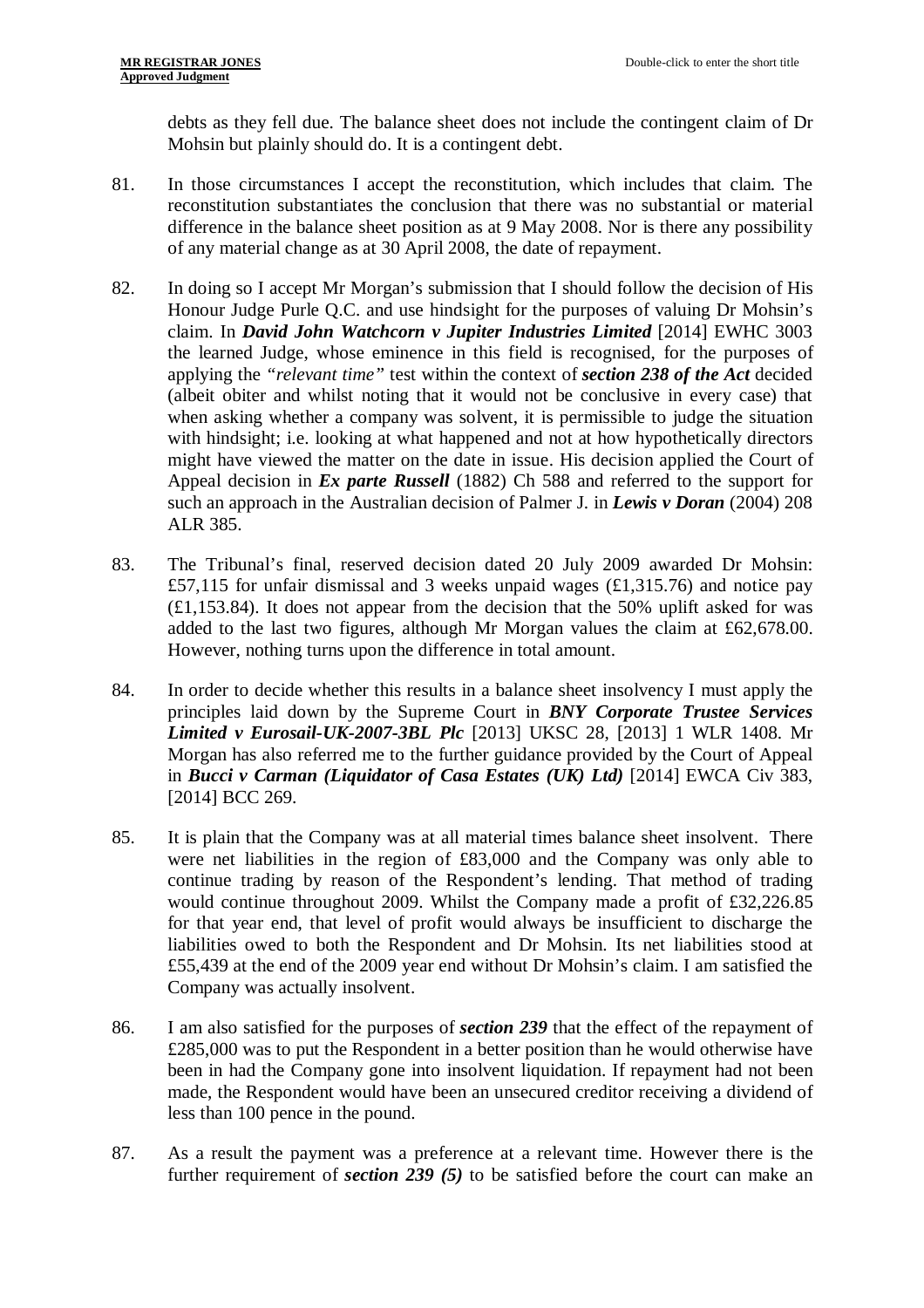order under *section 239*, namely that the decision to repay was influenced by the desire to produce the result set out in section 239(4)(b) of the Act ("the Desire").

88. In the case of *Re M C Bacon Ltd* [1990] BCC 78 at 87-88 Mr Justice Millett, as he then was, explained the *"radical"* difference between *section 239* and its predecessor, *section 44(1) of the Bankruptcy Act 1914*, as follows:-

> *"This is a completely different test. It involves at least two radical departures from the old law. It is no longer necessary to establish a* dominant *intention to prefer. It is sufficient that the decision was* influenced *by the requisite desire. That is the first change. The second is that it is no longer sufficient to establish an* intention *to prefer. There must be a* desire *to produce the effect mentioned in the subsection.*

> *This second change is made necessary by the first, for without it it would be virtually impossible to uphold the validity of a security taken in exchange for the injection of fresh funds into a company in financial difficulties. A man is taken to intend the necessary consequences of his actions, so that an intention to grant a security to a creditor necessarily involves an intention to prefer that creditor in the event of insolvency. The need to establish that such intention was dominant was essential under the old law to prevent perfectly proper transactions from being struck down. With the abolition of that requirement intention could not remain the relevant test. Desire has been substituted. That is a very different matter. Intention is objective, desire is subjective. A man can choose the lesser of two evils without desiring either."*

89. Therefore there must be a desire to produce the effect of improving the Respondent's position in the event of the Company's insolvent liquidation whether it is the only or just one of the factors that influenced the decision to repay £275,000. The existence of the Desire may be established by direct evidence or be inferred from the circumstances. In order to decide whether it exists the following passage from the judgment of Millett J. provides clear guidance:-

> *"A man is not to be taken as desiring all the necessary consequences of his actions. Some consequences may be of advantage to him and be desired by him; others may not affect him and be matters of indifference to him; while still others may be positively disadvantageous to him and not be desired by him, but be regarded by him as the unavoidable price of obtaining the desired advantages. It will still be possible to provide assistance to a company in financial difficulties provided that the company is actuated only by proper commercial considerations."*

- 90. Mr Oram on behalf of the Respondent submits that this must be tested in or around October 2007 when the Respondent first decided to proceed with the purchase of the Property (see the e-mail dated 15 October 2007).
- 91. That is not so as a matter of law. The decisions of Mr Justice Lloyd (as he then was) in *Wills & Another v Corfe Joinery Ltd (In Liquidation)* [1997] BCC 511 and Mr Justice David Richards in *Re Stealth Construction Ltd* [2011] EWHC 1305 (Ch), [2012] 1 BCLC 297 make plain that the relevant date is the date the decision to actually repay the loan is made. That is because the test of preference is concerned with whether one or more creditors should be repaid ahead of others at the time of repayment when the company concerned is insolvent. It is therefore necessary to distinguish the date when the liability to repay arose from the date when it was decided to fulfil that liability. The question is not asked at the time the debts became due and owing but when the Company decided to pay them.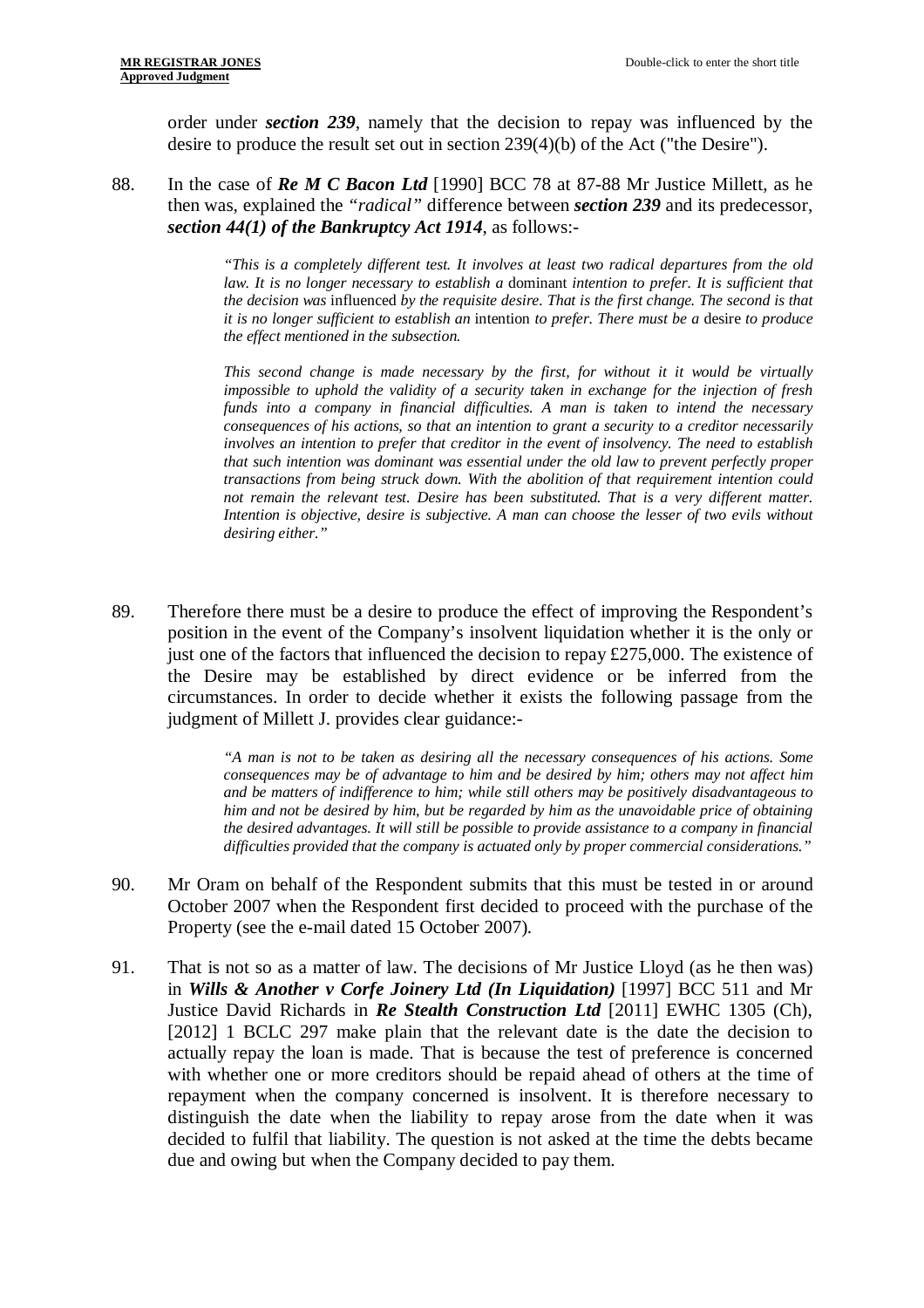- 92. In fact in this case because the loans were repayable upon demand, the date will not have been until April 2008 in any event. In my judgment the relevant date is the date when the Respondent (wearing his hat as a director) decided to agree to his (wearing his hat as lender) request for the Company to *"make the payment directly to the solicitors who were dealing with the Property transaction"* (see paragraph 24 of his witness statement). The Respondent does not provide a precise date for that decision and in my judgment it should be taken to be the date of the banker's draft, 30 April 2008.
- 93. The Respondent being a connected person, he must rebut the presumption that he was influenced by the Desire (*section 239(6) of the Act*). That requires him on the balance of probability to satisfy the court that when deciding to repay the £285,000 he was acting solely by reference to proper commercial considerations and that there was no desire (a subjective test) to place himself in a better position than he would otherwise have been in upon the event of an insolvent liquidation.
- 94. The Respondent's evidence is that he made the decision because he had decided he would buy the Property as planned since October 2007 and demanded repayment of his loans for that purpose. His decision to repay fulfilled that decision and repaid the loans as demanded in circumstances where the Company would also gain benefit by being able to occupy the Property, a better property, rent free in the future. Its existing rental liability was in the region of £12,000 per annum and the Property's rental for the pre-completion occupation was equivalent to a rent of some £15,000 per annum.
- 95. The Applicant, however, responds to this rebuttal of the presumption by alleging there was another factor influencing the desire, namely a desire not to pay Dr Mohsin. This was denied by the Respondent under cross-examination.
- 96. The Applicant's case is primarily based upon subsequent events from which it is submitted by Mr Morgan that it is apparent that the last thing the Respondent would do would have been to allow the Company to pay Dr Mohsin's claim. Mr Morgan submits that the 2008 year end accounts and the exclusion of Note 4 in the accounts for the two, subsequent year ends demonstrate this by showing a desire to hide ownership of the Property. It is also submitted that the grant of the sub-lease and the transfer of the residential property in London provide further examples of this desire to prevent payment by hiding assets. The Respondent on the other hand asserts that he never contemplated the claim being successful at the time the Property was purchased and therefore it did not influence his decision making.
- 97. I must decide what the Respondent's state of mind was on 30 April 2008 when deciding in his capacity as a director to repay the £285,000 in order to determine whether the statutory presumption is rebutted.
- 98. I approach this task chronologically. First it is apparent that the arrangements for the purchase of the Property were agreed in or about October 2007. I have accepted that those arrangements involved a purchase by the Respondent and I accept that his intention was to use repayment of money lent to the Company for that purpose. The circumstances of his demand for repayment are set out in paragraph 24 of his statement. They lack particularity but there is no documentary or other evidence to dispute that statement and I accept his continued commitment to its truth during crossexamination.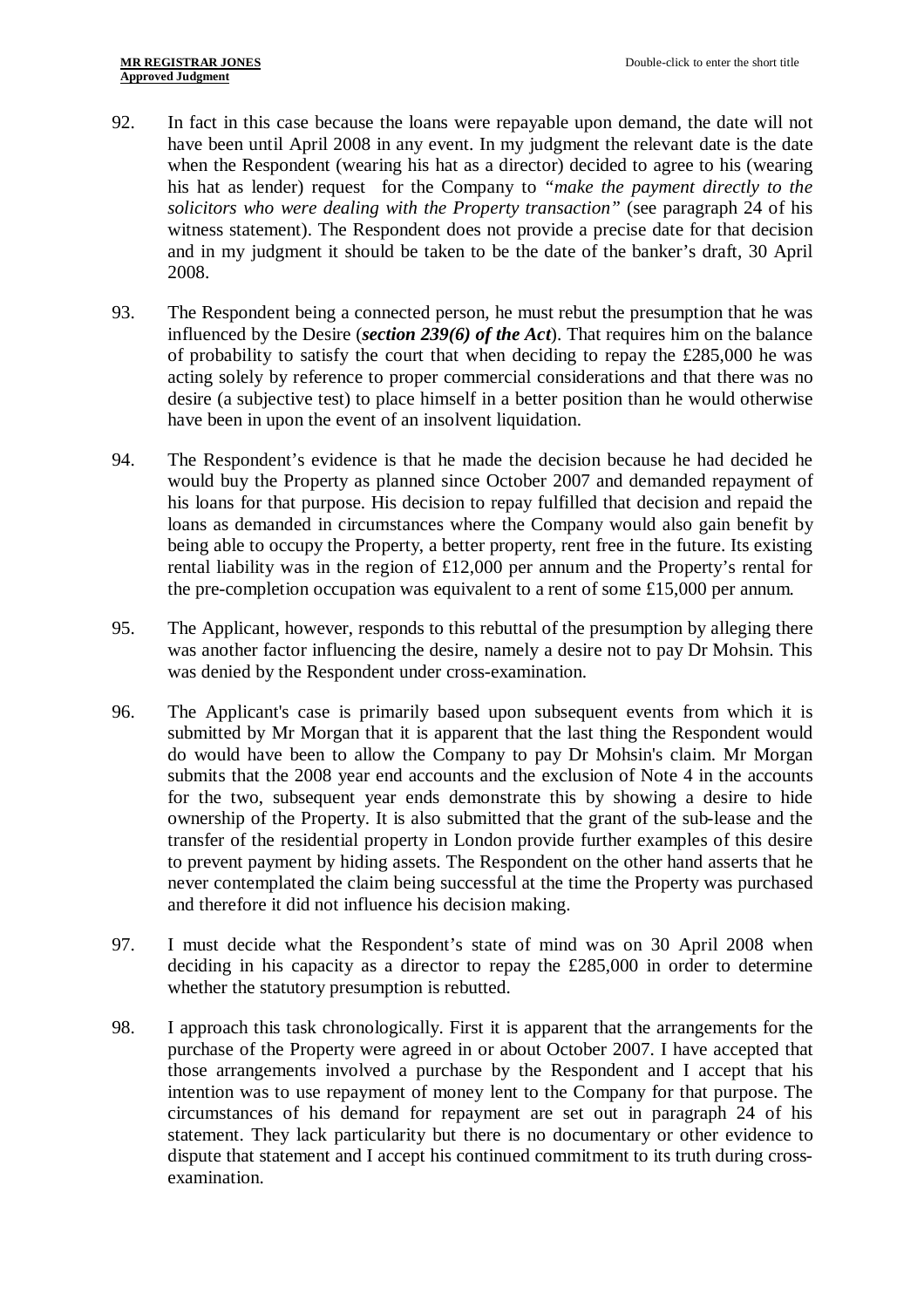- 99. Second, the demand occurred after Dr Mohsin's dismissal as an employee on 24 December 2007 and after he had commenced his Employment Tribunal proceedings on 18 March 2008. The decision was made at a time when the Company was balance sheet insolvent whether Dr Mohsin's claim was included or not but his claim of £62,000 materially added to the net liabilities.
- 100. Objectively, therefore, there is certainly room to conclude that the Respondent was influenced by the existence of the claim when making his decision. However, I am concerned with a subjective issue. Listening to the Respondent giving evidence it was plain to me on the balance of probability that his attitude to the claim at that time was that it was of no merit. His belief stemmed from two causes. One the absence, as he thought, of a sufficient length of employment to establish jurisdiction for an unfair dismissal claim and second the allegations made against Dr Mohsin's conduct which need not be repeated but can be read in the final judgment.
- 101. True both grounds proved unjustified. However, I am satisfied they were genuinely held and as a result the decision was made without regard to that claim. The Respondent has satisfied me on the balance of probability that he did not have Dr Mohsin's claim in mind when he decided to repay the loan. He reached that decision in his capacity as a director of the Company solely because repayment had been demanded and the purchase would benefit the Company and its future trading.
- 102. In reaching that decision I have rejected the submission of Mr Morgan that the Respondent's subsequent actions reveal that his motive at the time of the decision must have been to avoid payment to Dr Mohsin. My primary reason for doing so is that I have not found from the evidence under cross-examination any reason to link the subsequent acts to the Respondent's thoughts at the time of the decision.
- 103. Another reason is that such a desire is inconsistent with Note 4. I can see no reason why Note 4 should be included if, as Mr Morgan asserts, the Respondent always intended to hide assets from Dr Mohsin. True Note 4 did not appear in later accounts but the 2008 accounts remained at Companies House.
- 104. Finally whilst I have concerns that the grant of the sub-lease and the sale of his London property may have involved a motive of removing valued interests from the Respondent's name/ownership, those events occurred after the Tribunal's decision and during the course of the Willesden County Court proceedings. Facts had changed significantly by then, not least the findings of the Tribunal and application for a charging order, and in my mind this prevents me linking them back to 30 April 2008 in the face of the Respondent's testimony.
- 105. The reasons for the decision identified by the Respondent are plainly commercial. However, the Respondent in reaching his decision has not adequately considered the financial position because his approach assumed he was the only creditor. That being so, he was the only person who might be repaid and his repayment was not a preference. However, it was not so.
- 106. This raises the potential issue whether an objective test should replace the subjective test due to the Respondent not taking into account matters he ought to have taken into account. It raises the possibility of arguing that the decision was not a *"proper"* commercial decision. It also raises the claim of breach of duty. The Applicant has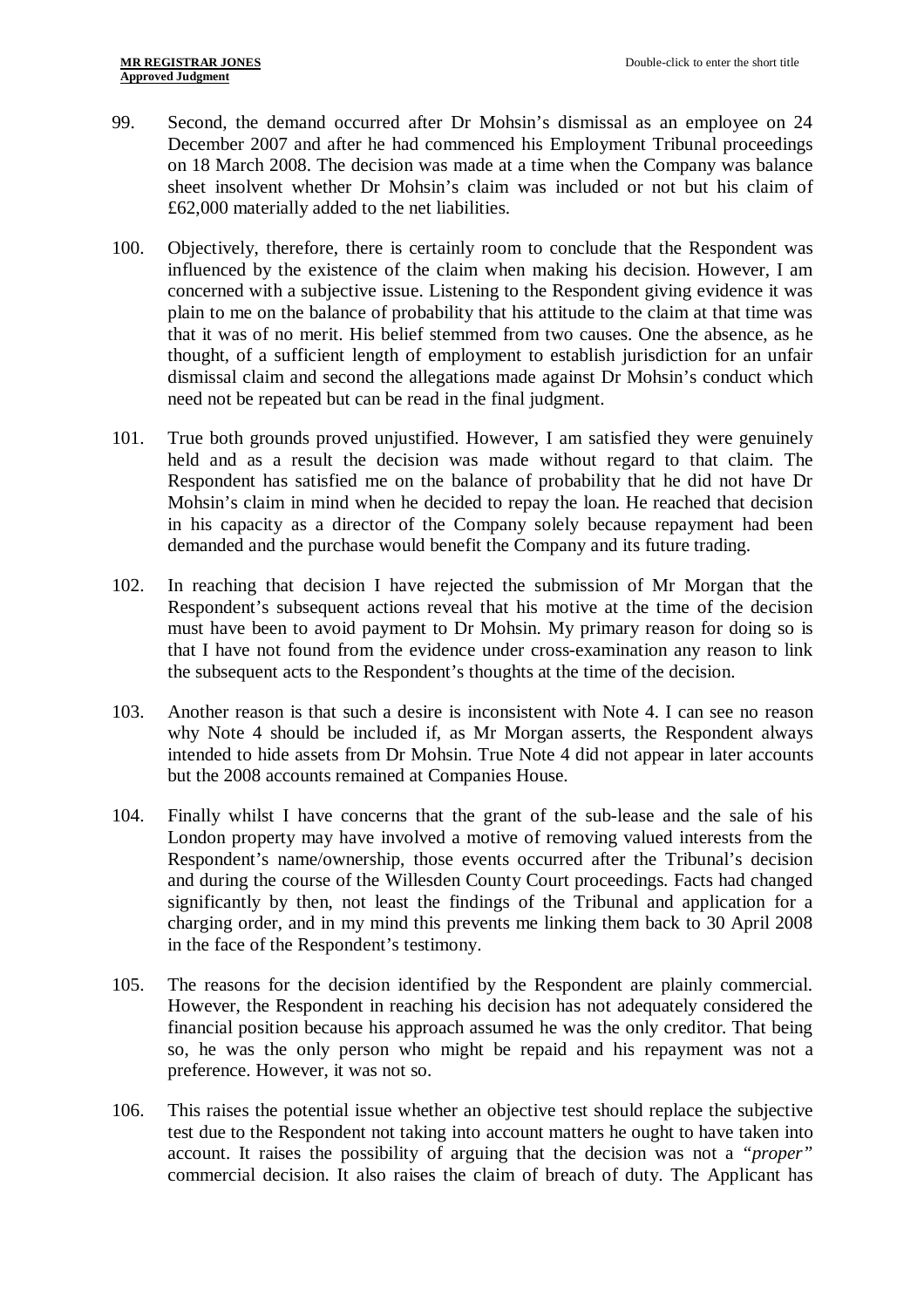chosen that claim as his route to deal with this point and has not argued the other two possible options. It would not be right to consider the other options without argument. No doubt Mr Oram would wish to argue, for example, that the test must remain subjective and the decision was *"proper"*.

107. I therefore dismiss the claim of preference because the Respondent has rebutted the presumption of the Desire on the balance of probability and turn to the final claim. However, for the avoidance of doubt I record that it seems to me that the Applicant's choice presents the same issues and consequences that would have arisen upon the other routes but is a safer option for the Applicant because the law concerning the application of an objective test and the establishing of a breach of duty is settled.

## **E3) Breach of Duty**

- 108. It is trite law that a director must have regard to the interests of the creditors when managing a company that is insolvent, whether the insolvency is commercial and/or actual. The director is not to reach decisions which put the prospects of payment of the creditors at a real, rather than remote, risk. In circumstances where the director has received the benefit of the payment said to have resulted from misfeasance, the evidential burden of proving the payment was proper falls upon him.
- 109. The duty is subjective and the question whether there has been a breach normally involves consideration of the director's state of mind. The court normally asks whether the director honestly believed his decision was in the interests of the creditors. However, that normal approach assumes the director's mind took account of those interests. If not, as here because the Respondent did not consider Dr Mohsin's claim, the test becomes objective if and to the extent it was unreasonable to omit such considerations (see generally paragraphs  $87 - 93$  of the decision of Mr John Randall QC in *Hellard and another v Carvalho, In the Matter of HLC Environmental Projects Ltd (In Liquidation)* [2013] EWHC 2876 (Ch)).
- 110. In reaching an answer to this claim it is therefore necessary to take account of all facts relevant to the decision, known or which ought to have been known at the time to the Respondent. In my judgment they are these:-
	- (a) The claim of Dr Mohsin was a contingent liability as at 30 April 2008. In practice that meant it would not become a liquidated sum due and owing until the claim was proved and would not have to be paid until after that date. However, had the Company been placed into liquidation on 30 April 2008, subject to costs and expenses there would have been a distribution in the region of £50,000 to him from the £285,000.
	- (b) The 2008 year end accounts reveal that the Company's practice was to pay debts as they fell due using the money lent by the Respondent and leaving him as the sole creditor. That was continued during the 2009 financial year (Dr Mohsin remaining a contingent creditor). Whilst the Respondent's loans were repayable upon demand and there was no agreement to be a deferred creditor, this was his practice.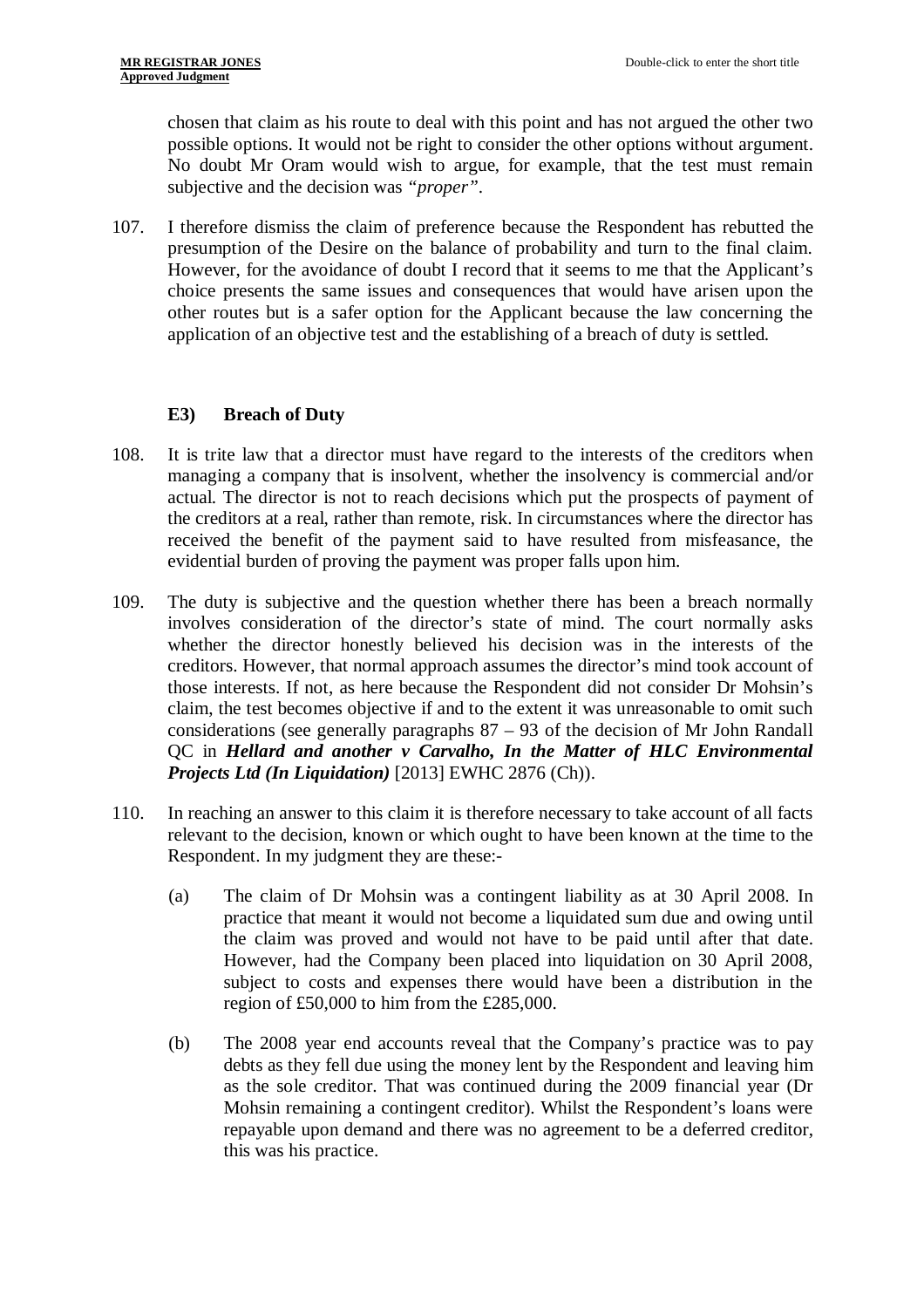- (c) The table of lending until 2 June 2008 (see paragraph 13 of the Respondent's statement) shows that between 1 May 2008 and 2 June 2008 the Respondent lent the Company £148,878 after repayment of the £275,000.
- (d) The 2008 year end accounts show there was cash in bank of £89,269 and that the only creditor was the Respondent in the sum of £176,935. Dr Mohsin's risk position as a contingent creditor had worsened from 29 April 2008 but there was still cash available to pay him in full and there was a potential facility through lending by the Respondent of over £1 million.
- (e) It was not unreasonable for the Respondent to anticipate that the Company's second year of trading would be profitable, at least to a small degree, bearing in mind that occurred with a net profit of just over £32,000.
- (f) Nor was it unreasonable for the Respondent to conclude there were sufficient funds which he could lend to ensure debts were paid as they fell due throughout the second financial year.
- 111. The position as at 30 April 2008 was that the £285,000 was due and owing. There were no other current liabilities. The Company would receive further lending of £148,878 by 2 June 2008 and by 31 July 2008 there would be sufficient cash in the bank and a sufficient borrowing source from which to conclude that the loan repayment of £285,000 had not placed the prospects of payment of the contingent liability at a real risk assuming the Company's pattern of trading continued. There was no objective reason to conclude that the pattern of paying debts as they fall due, leaving the Respondent as the sole creditor, would not continue.
- 112. Subject to one issue, in those circumstances based upon an objective test, it cannot be considered a breach of duty to repay £285,000 when the Company would gain a benefit from the use of the Property rent free and when sufficient funds would be lent by as soon as 2 June 2008 to provide a facility from which to pay the contingent creditor should the claim be established and therefore be due and owing in the reasonably foreseeable future.
- 113. Of course there is the feature that the facility was no longer available by the end of the next financial year in circumstances of the director's loan account debt reducing from £176,935 to £57,745. During the year end 31 July 2009 the Company made an operating profit of £32,226.85 instead of a loss of £87,766.14 from a turnover that had increased from about £20,000 to just over £100,000. Its cash in bank was reduced from £89,269 to £2,306 and the debt owed to the Respondent stood at £57,745 rather than £176,935.
- 114. However, that reduction in debt owed to the Respondent raises the question whether the director's loan account should have been reduced in all the circumstances during the 2009 financial year. In my judgment that cannot establish a breach of duty on 30 April 2008. What happened during the second financial year of trading needs to be examined and that is not part of the claim before me.
- 115. The one issue to consider is whether it should be concluded at the time the decision was made that the Respondent's lending would never be used or available to pay Dr Mohsin ahead of the Respondent. If so, potentially the transfer of £285,000 (rather